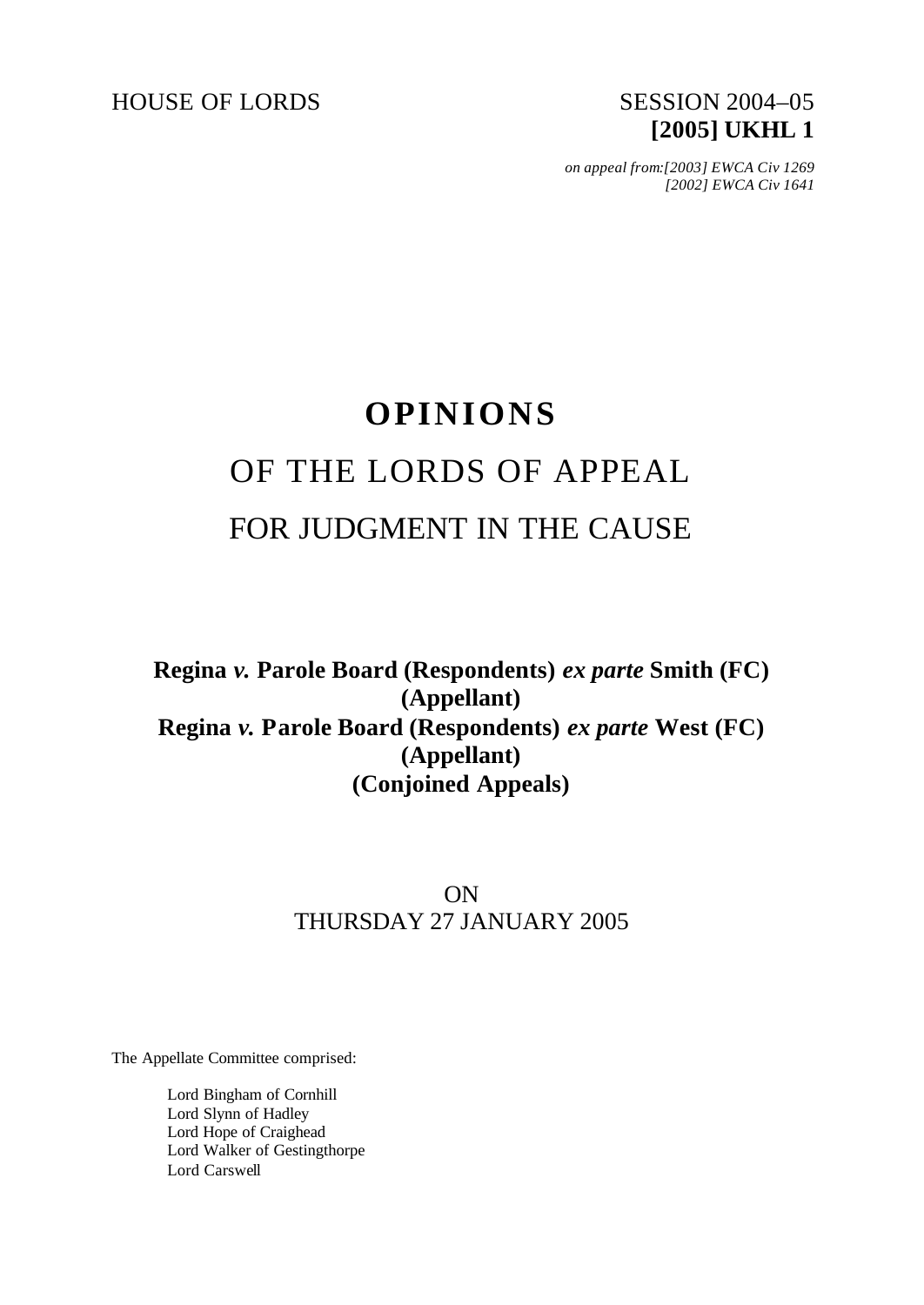#### **HOUSE OF LORDS**

#### **OPINIONS OF THE LORDS OF APPEAL FOR JUDGMENT IN THE CAUSE**

**Regina** *v.* **Parole Board (Respondents)** *ex parte* **Smith (FC) (Appellant) Regina** *v.* **Parole Board (Respondents)** *ex parte* **West (FC) (Appellant) (Conjoined Appeals)**

**[2005] UKHL 1**

#### **LORD BINGHAM OF CORNHILL**

My Lords,

1. These appeals concern the procedure to be followed by the Parole Board when a determinate sentence prisoner, released on licence, seeks to resist subsequent revocation of his licence. The appellants contend that such a prisoner should be offered an oral hearing at which the prisoner can appear and, either on his own behalf or through a legal representative, present his case, unless the prisoner chooses to forgo such a hearing. They base their argument on the common law and on articles 5 and 6 of the European Convention, relying on both the criminal and civil limbs of article 6. The respondent Parole Board accepts that in resolving challenges to revocation of their licences by determinate sentence prisoners it is under a public law duty to act in a procedurally fair manner. It accepts that in some cases, as where there is a disputed issue of fact material to the outcome, procedural fairness may require it to hold an oral hearing at which the issue may be contested. It accepts, through leading counsel, that it may in the past have been too slow to grant oral hearings. But it strongly resists the submission that there should be any rule or presumption in favour of an oral hearing in such cases, contending that neither the common law nor the European Convention requires such a rule or such a presumption.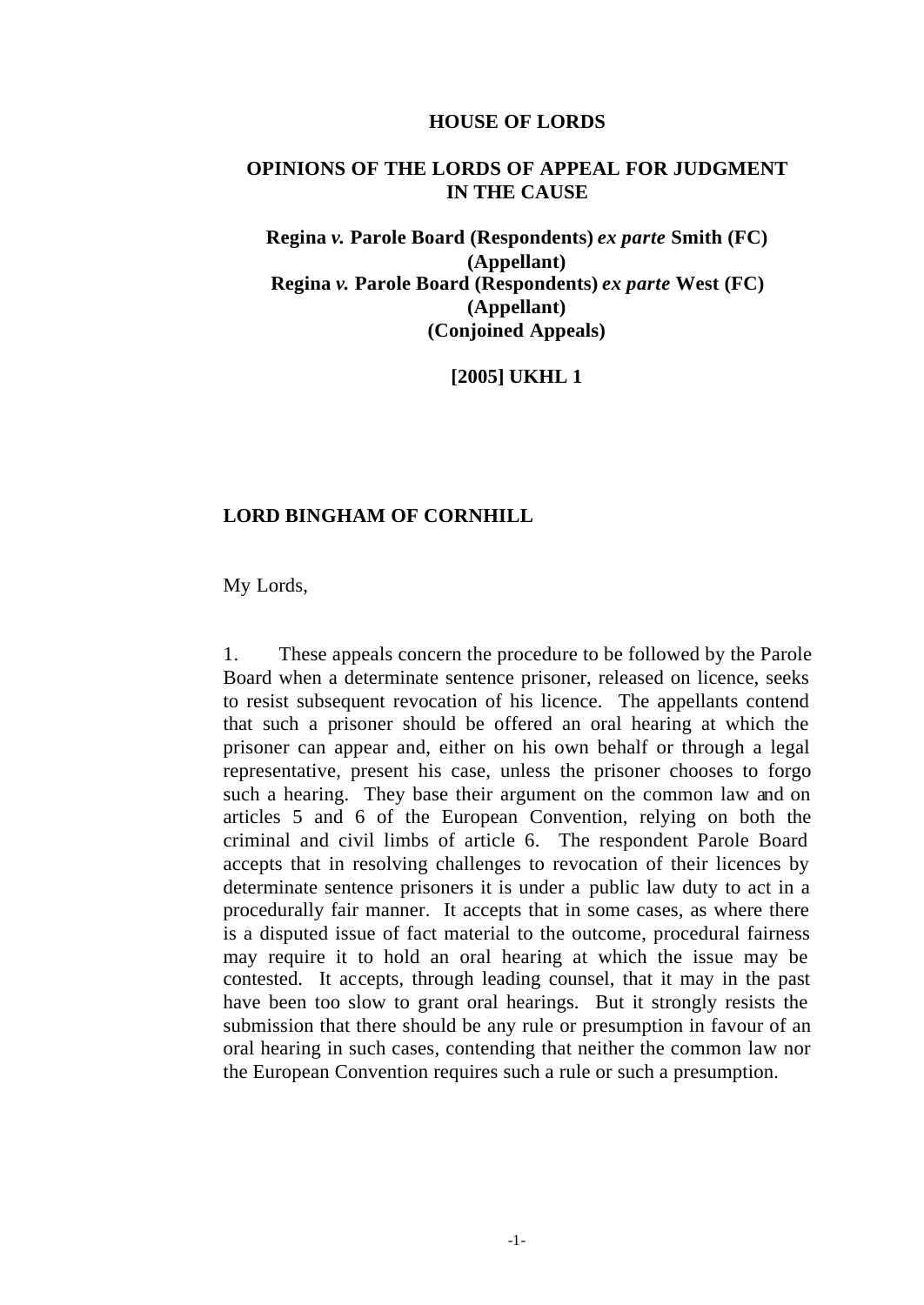#### *Justin West: the facts*

2. The appellant West was sentenced to 3 years' imprisonment for affray on 27 October 2000. He was thus a short-term prisoner within the meaning of section 33(5) of the Criminal Justice Act 1991, and by virtue of section 33(1) of the Act the Secretary of State was obliged to release him on licence once he had served one-half of his sentence. In the ordinary way, his licence would have remained in force until the date on which he would (but for his release) have served three-quarters of his sentence: section 37(1).

3. The appellant, having spent some time in custody before sentence, was duly released on licence on 6 August 2001. His licence was due to expire on 7 May 2002. His licence included terms that he should place himself under the supervision of any nominated probation officer; should keep in touch with the officer as instructed; should live at an address approved by the officer and notify the officer in advance of any change of address; and should be of good behaviour and not commit any offence or take any action which would jeopardise the objectives of his supervision. He was informed in writing that he must comply with the conditions of the licence and that the objectives of the supervision were to protect the public, to prevent re-offending and to achieve his successful re-integration into the community. He was warned in writing that if he failed to comply with the requirements of his probation supervision or otherwise posed a risk to the public he would be liable to have his licence revoked and be recalled to custody until the date on which his licence would otherwise have expired.

4. On 22 August 2001 the appellant's licence was revoked and he was recalled to prison by the Secretary of State for the Home Department acting on the recommendation of the Parole Board under section 39(1) of the 1991 Act. The Board was prompted to make its recommendation by the appellant's probation officer, who was supported by her superior. The reasons given were that the appellant had breached the conditions of his licence by failing to keep in touch with his probation officer in failing to keep an appointment on 20 August without giving a reasonable explanation; by failing to live regularly at his approved address; and by visiting the hostel address of his former partner, allegedly assaulting her, and being suspected of kicking in a door at her hostel.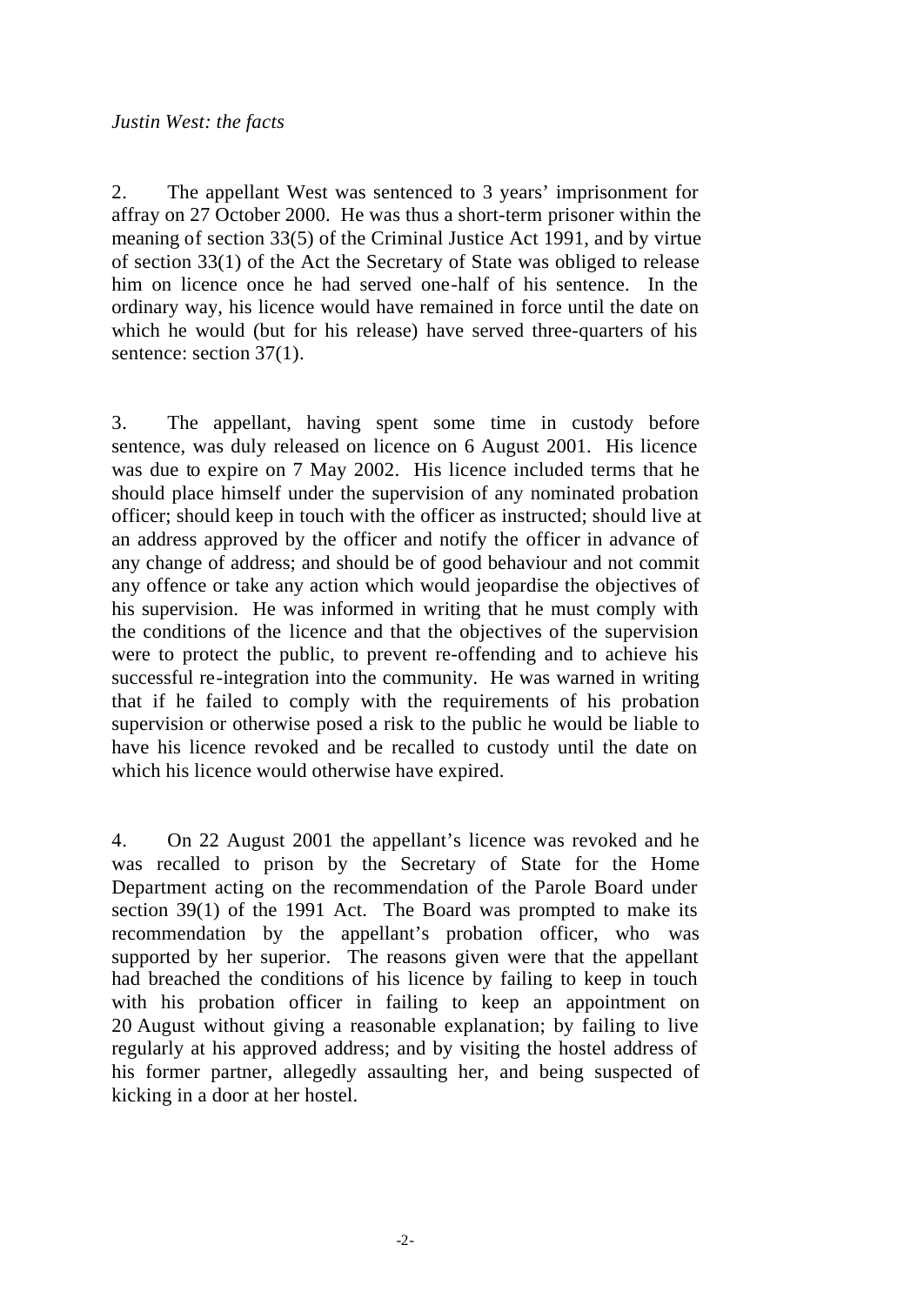5. The appellant's solicitors made brief written representations against his recall to prison under section 39(3)(a) of the 1991 Act. They gave an explanation of the appellant's failure to keep the appointment, stated that he had only spent one night away from his approved address, denied that he had assaulted his ex-partner and explained that he had broken open the door to prevent his ex-partner harming herself, as she had threatened. It was denied that the incident at the hostel had involved the commission of any crime. The solicitors offered to substantiate the appellant's account and suggested that an oral hearing would be appropriate, since there were issues of fact and witnesses would be needed if the Board proposed to resolve them.

6. The Parole Board considered the appellant's representations on 2 October 2002 but rejected them. It noted his admissions concerning the appointment and the ex-partner but said that it did not accept his explanations and noted that he had, on his own admission, spent a night away from his approved address. It also noted that the appellant had been seen drinking at the hostel, a matter not put to him. The Board took the view that his behaviour, taken as a whole, indicated a poor sense of judgment and a propensity for acting in a way which was incompatible with a continuing licence: the appellant served 8½ months in prison during the period of recall.

7. His broadly-based application for judicial review of the Parole Board's decision was dismissed by Turner J on 26 April 2002: [2002] EWHC (Admin) 769. On appeal, his case was advanced on much narrower grounds, but the Court of Appeal by a majority (Simon Brown and Sedley LJJ, Hale LJ dissenting) dismissed his appeal: [2002] EWCA Civ 1641, [2003] 1 WLR 705.

#### *Trevor Smith: the facts*

8. On 8 May 1998 the appellant Smith was convicted of rape and of making threats to kill. He was sentenced to 8 years' imprisonment, reduced on appeal to 6½ years'. He was thus a long-term prisoner within the meaning of section 33(5) of the 1991 Act. By virtue of section 35(1) of that Act, he became eligible for release on licence by the Secretary of State after serving one-half of his sentence, if the Parole Board so recommended. By virtue of section 33(2) of the Act, the Secretary of State was obliged to release him on licence after he had served two-thirds of his sentence. This was his "non-parole date", the date on which he was entitled to be released. In the ordinary way, his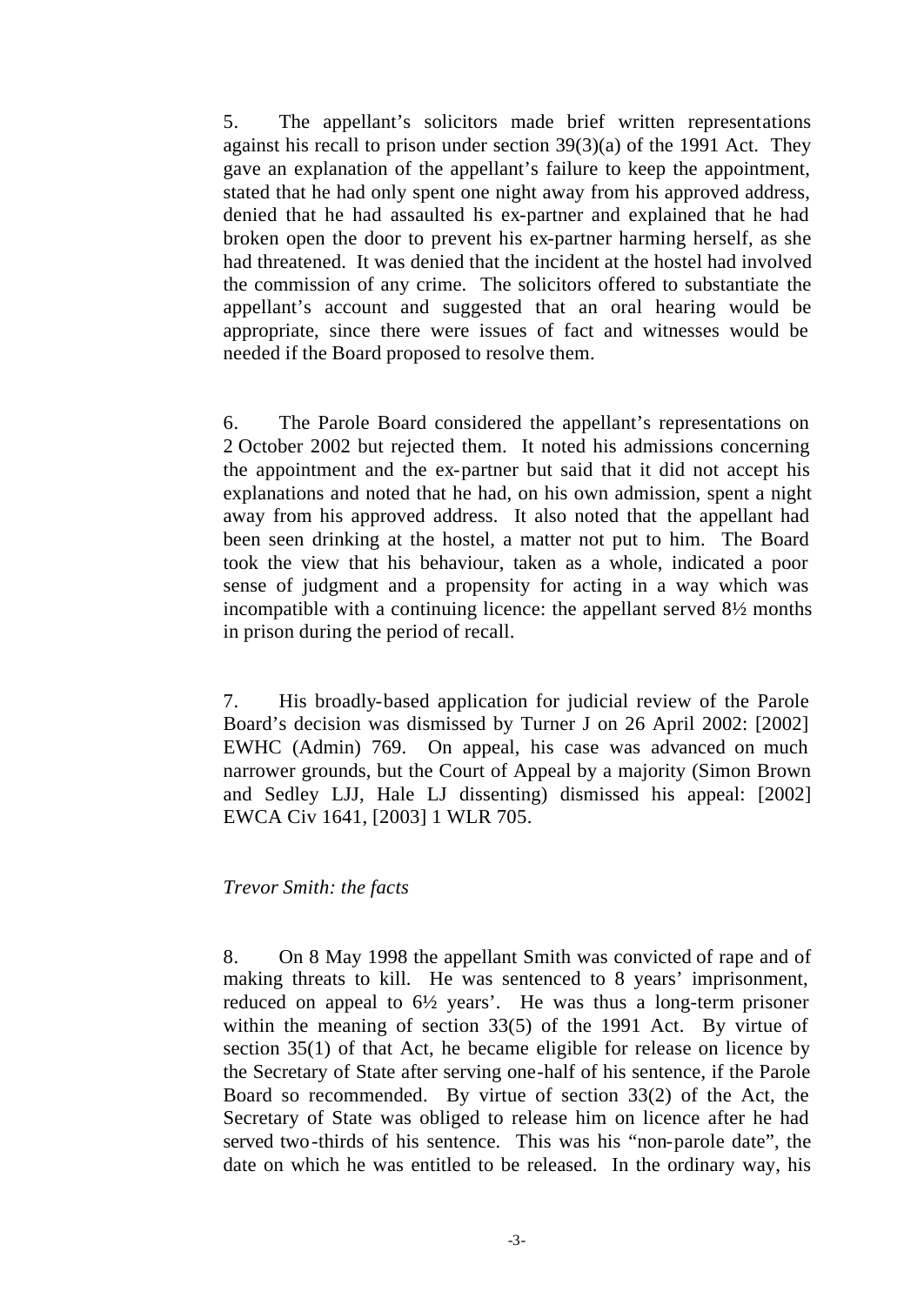licence would have remained in force until the date on which he would (but for his release) have served three-quarters of his sentence: section 37(1). But in this case, because the appellant had been sentenced for a sexual offence, the trial judge made an order under section 44 of the Act, the effect of which was to extend the licence period to the end of the appellant's sentence.

9. On 23 October 2000 the Parole Board refused the appellant's first application for parole. It gave written reasons for its decision, referring to the serious nature of the appellant's offences, his past record of violence, his refusal to undertake courses in prison to address his offending behaviour, his use of class A drugs in prison, his failing of a recent mandatory drugs test and his complete lack of insight.

10. The appellant was released on licence on 7 November 2001, which (taking account of time spent in custody before sentence) was his non-parole date. His licence contained the same conditions as that of the appellant West, save that it named a probation hostel at which he was to live and named a psychiatrist upon whom he was to attend.

11. The appellant lived at the named hostel. Two weeks after his release he was tested for drugs and tested positive for cocaine, benzodiazepine and methadone. He admitted the use of cocaine but denied using the other drugs. He was sent a warning letter on 23 November 2001.

12. On 10 December 2001 the appellant moved at his own request, and with the consent of his probation officer, to a different hostel. On 15 January 2002 he tested positive for cocaine and, three days later, for cocaine and opiates.

13. On 25 January 2002 the appellant's supervising probation officer, with the support of his superior, recommended the revocation of the appellant's licence. He based this recommendation on the appellant's drug use and the risk he thereby presented to the community. It was acknowledged that in every other respect the appellant had complied with his licence conditions, and had kept appointments with the psychiatrist, but the psychiatrist was concerned about the effect of drug abuse, and withdrawal from drugs, on the appellant's personality. The probation officer was worried about the effect of powerful drugs on a man whom he considered to be "volatile, impressionable and potentially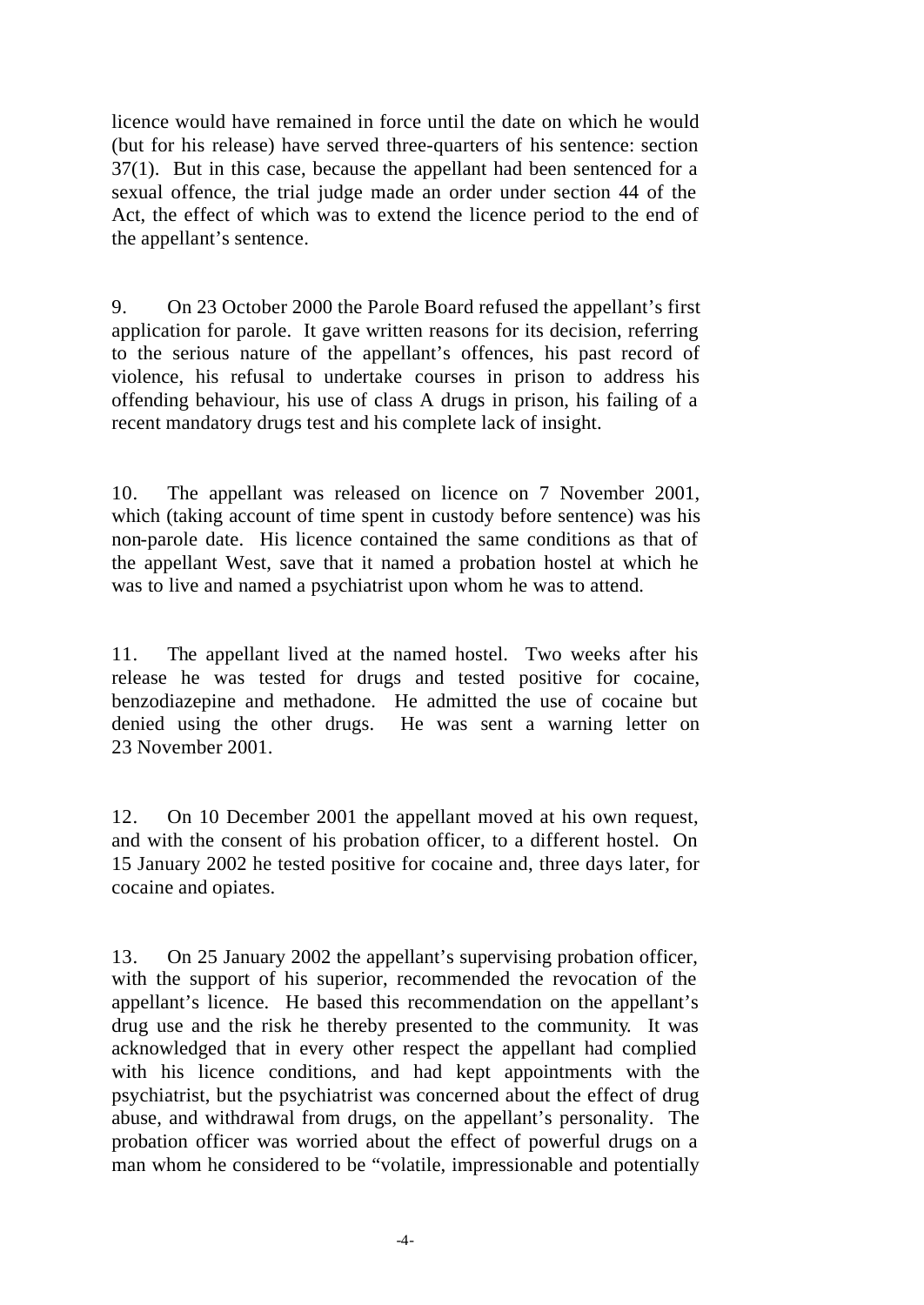dangerous". He was also concerned about his criminal associations in the drug world.

14. The Secretary of State referred the recommendation to the Parole Board to decide whether it should recommend revocation of the appellant's licence under section 39(1) of the 1991 Act. On 4 February 2002 the Parole Board recommended revocation. The Secretary of State accepted this recommendation and recalled the appellant to prison on 6 February 2002. The written reason for revocation given to him was his breach of his licence conditions in testing positive for drugs on two occasions.

15. Solicitors for the appellant submitted lengthy written representations to the Parole Board, asking the Board to recommend the release of the appellant under section 39(5)(b) of the 1991 Act, and the Secretary of State duly referred the appellant's case to the Board under section 39(4)(a). In these submissions the appellant admitted the use of crack cocaine. But he said that, although he had first become addicted to drugs while in prison, he had successfully worked to be drug-free at the time of his release. He denied using other drugs, blamed the drug culture prevalent in both hostels for his reversion to the use of cocaine and drew attention to his own attempts to escape from a cycle of drug addiction. He had himself sought a change of hostel, only to find the second hostel as drug-ridden as the first. He had himself taken steps to obtain advice and counselling. The appellant's solicitors did not ask for an oral hearing by the Parole Board.

16. The Parole Board considered the appellant's representations on 3 April 2002 and decided not to direct the appellant's release. The appellant was not present or represented when this decision was made, and there was no oral hearing. In its written reasons for rejecting the appellant's representations, the Board concluded that the appellant's inability or unwillingness to desist from drugs represented too great a risk to public safety. The appellant remained in prison until the expiry of his sentence on 3 December 2003, having served 22 months during the period of recall.

17. The appellant issued this application for judicial review on 30 December 2002. After a successful interlocutory appeal, the Court of Appeal allowed the appellant to advance all the issues he wished at the substantive hearing, which it reserved to itself. On 31 July 2003, the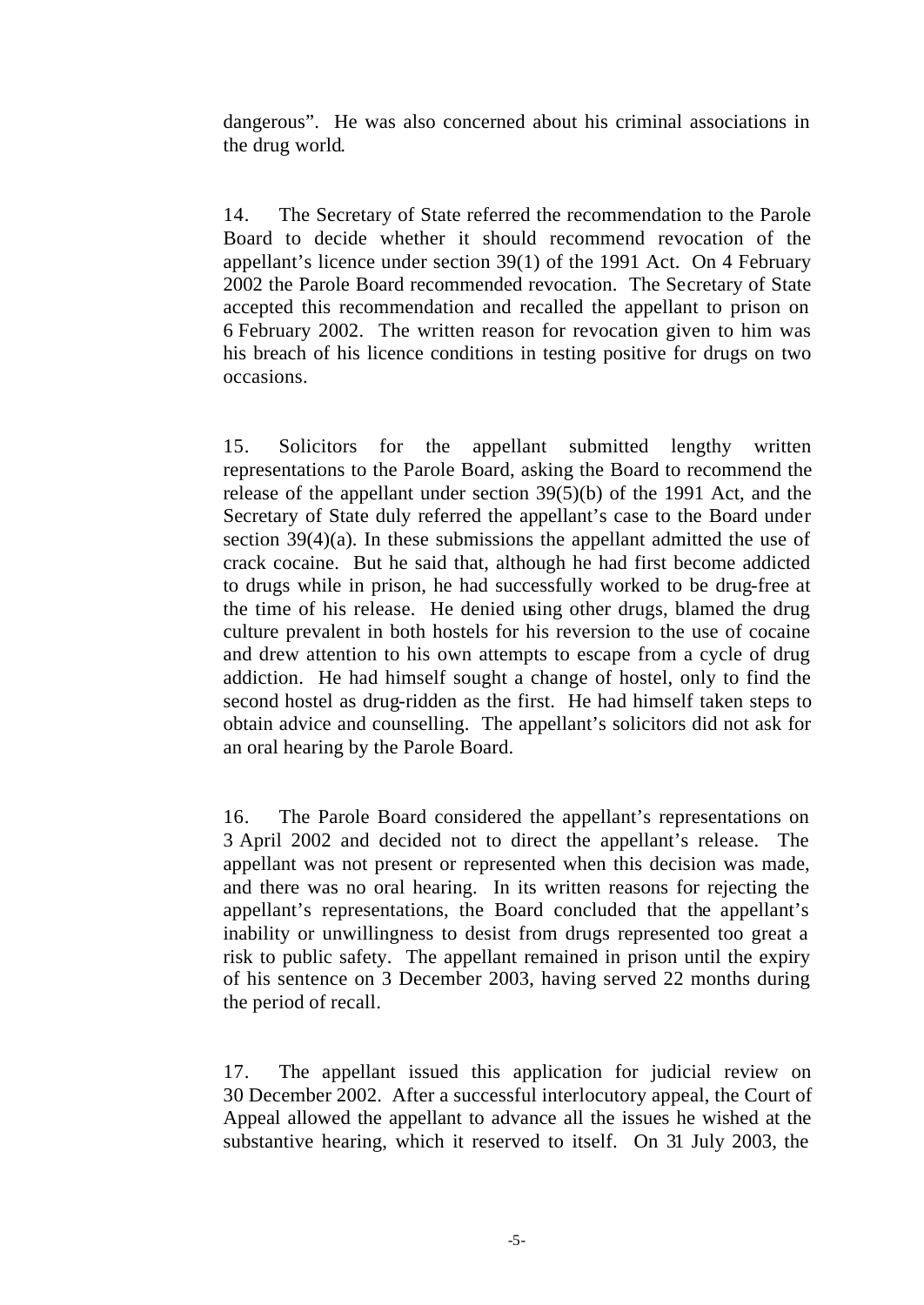Court of Appeal (Kennedy and Brooke LJJ and Holman J) dismissed the application: [2003] EWCA Civ 1269; [2004] 1 WLR 421.

*The provisions for early release, licensing and revocation*

18. The statutory provisions and subordinate rules governing the release, licensing and recall of prisoners have been the subject of ceaseless change over the past 10-15 years. I shall confine my summary to the provisions directly relevant to these appeals.

19. The Parole Board has the duty under section 32(2) of the 1991 Act of advising the Secretary of State with respect to any matter referred to it by him which is connected with the early release or recall of prisoners. At the time when the Parole Board considered the release of the appellants after revocation of their licences, it was permitted under section 32(3) of the 1991 Act to hold an oral hearing (in the form of an interview by a Board member) if it thought it necessary or desirable to do so, but was not expressly required to do so. By section 32(5) of the Act, the Secretary of State was empowered to make rules with respect to the proceedings of the Board, but had made no rules relevant to these appeals. He was empowered by section 32(6) to give directions to the Board as to the matters to be taken into account by it in discharging its functions:

"and in giving any such directions the Secretary of State shall in particular have regard to -

- (a) the need to protect the public from serious harm from offenders; and
- (b) the desirability of preventing the commission by them of further offences and of securing their rehabilitation."

20. At the time when the appellant West's licence was revoked, the applicable directions given by the Secretary of State to the Board were to this effect:

"1. In deciding whether or not to recommend the recall of a short-term prisoner released on licence ….. or to recommend the immediate release of such a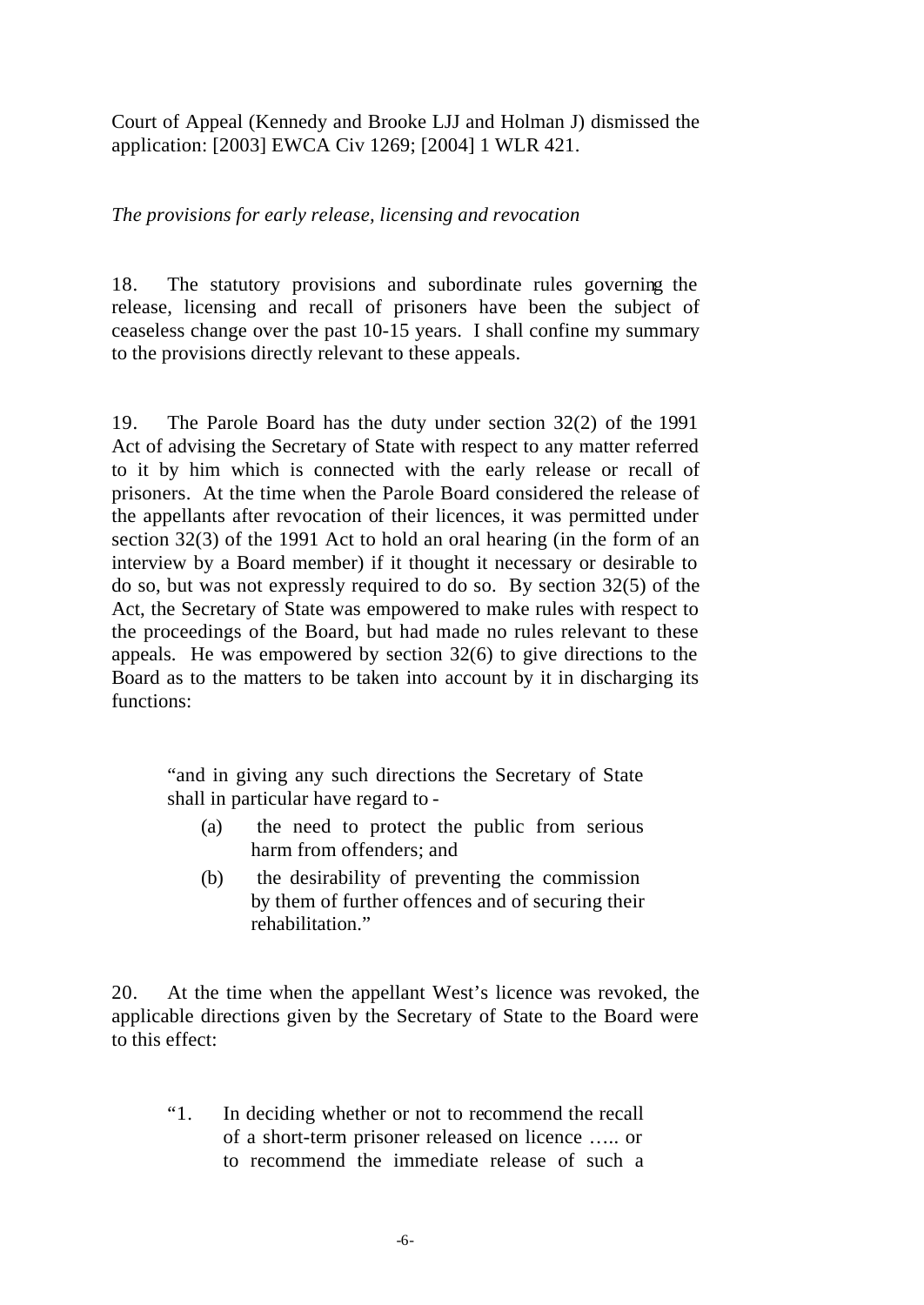prisoner who has been recalled, the Parole Board shall consider whether the prisoner's continued liberty or, as the case may be, immediate release, would present an unacceptable risk to the public of further offences being committed.

- 2. In considering this issue, the Board shall, in particular, take into account
	- (a) whether the prisoner is likely to commit further offences, and
	- (b) whether the prisoner has failed to comply with one or more of his licence conditions or might be likely to do so in future."

The directions applicable in the case of the appellant Smith were longer:

#### "*Recall of Determinate Sentence Prisoners Subject to Licence*

Where an offender is subject to a custodial sentence, the licence period is an integral part of the sentence, and compliance with licence conditions is required. In most cases, the licences are combined with supervision by a probation officer, social worker or member of a youth offending team .....

The objectives of supervision are:

- to protect the public
- to prevent re-offending
- to ensure the prisoner's successful reintegration into the community

#### *Initial Recommendation for a Recall*

In determining whether or not to recommend to the Secretary of State (under Section 39(1) of the Criminal Justice Act 1991) the recall of a prisoner who is subject to licence, the Parole Board shall consider whether:

- (a) the prisoner's continued liberty would present an unacceptable risk of a further offence being committed. The type of re-offending involved does not need to involve a risk to public safety; *or*
- (b) the prisoner has failed to comply with one or more of his or her licence conditions, and that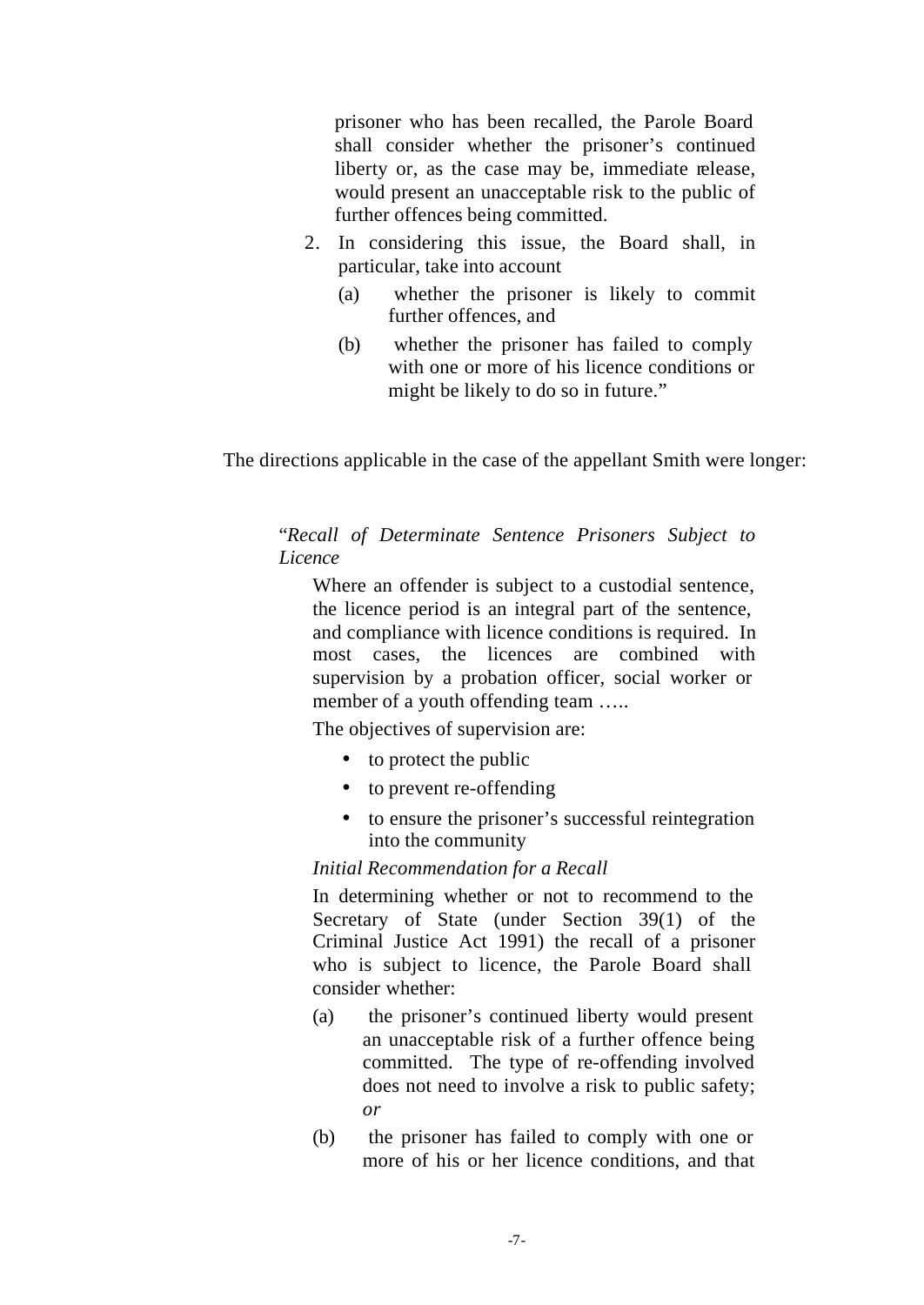failure suggests that the objectives of probation supervision have been undermined; *or*

(c) the prisoner has breached the trust placed in him or her by the Secretary of State in releasing him or her on licence, whether through failure to comply with one or more of the licence conditions, or any other means …..

Each individual case shall be considered on its merits, without discrimination on any grounds."

These directions were supplemented by directions on representations against recall: these were to very much the same effect, but also drew attention to the likelihood of compliance with licence conditions in future "taking into account in particular the effect of the further period of imprisonment since recall."

21. Section 37(4) of the 1991 Act required a person subject to a licence to comply with the conditions of the licence. At the relevant time, the recall of short-term and long-term prisoners was governed by section 39 of the 1991 Act which, as amended, provided:

#### "*Recall of long-term and life prisoners while on licence*

- (1) If recommended to do so by the Board in the case of a short-term or long-term ….. prisoner who has been released on licence under this Part, the Secretary of State may revoke his licence and recall him to prison.
- (2) The Secretary of State may revoke the licence of any such person and recall him to prison without a recommendation by the Board, where it appears to him that it is expedient in the public interest to recall that person before such a recommendation is practicable.
- (3) A person recalled to prison under subsection (1) or (2) above -
	- (a) may make representations in writing with respect to his recall; and
	- (b) on his return to prison, shall be informed of the reasons for his recall and of his right to make representations.
- (4) The Secretary of State shall refer to the Board –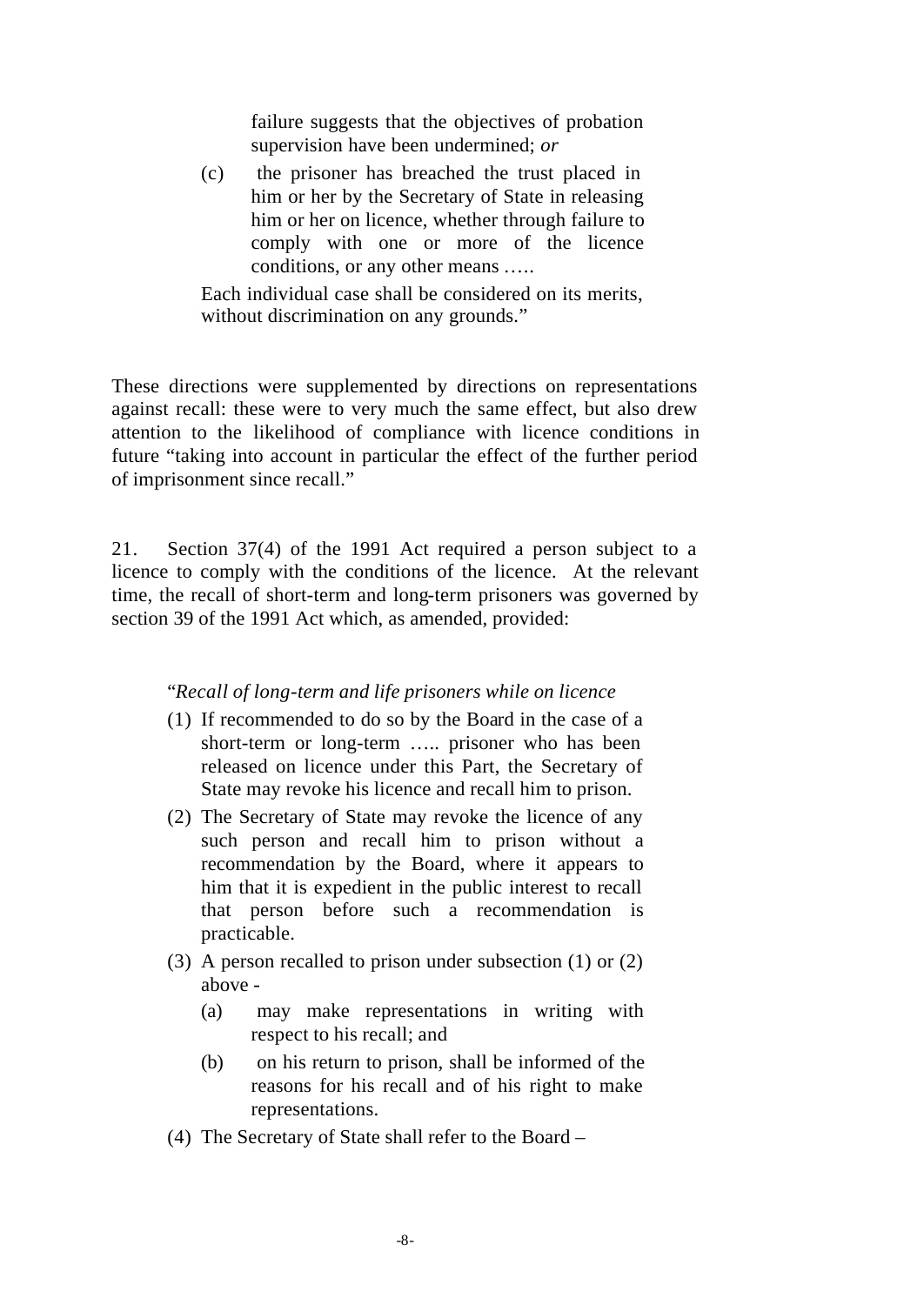- (a) the case of a person recalled under subsection (1) above who makes representations under subsection (3) above; and
- (b) the case of a person recalled under subsection (2) above.
- (5) Where on a reference under subsection (4) above the Board –
	- (a) …..
	- (b) recommends in the case of any ….. person, his immediate release on licence under this section, the Secretary of State shall give effect to the ….. recommendation …..
- (6) On the revocation of the licence of any person under this section, he shall be liable to be detained in pursuance of his sentence and, if at large, shall be deemed to be unlawfully at large."

The House was shown the document given to the appellant Smith pursuant to section  $39(3)(b)$ : this informed him of his right to make written representations, but gave no hint that he or his solicitor might in any circumstances make oral representations to the Board. The cases of both the appellants were referred to the Board under section 39(4)(a).

22. Before turning to the issues, I think it convenient to summarise certain uncontroversial but fundamental and relevant principles upon which the sentencing, licensing and recall regimes rest. First, the ordinary duty of the court when imposing a determinate sentence of imprisonment is to impose such term (not exceeding the permitted maximum) as in the opinion of the court is commensurate with the seriousness of the offence or the combination of the offence and one or more offences associated with it: section 2(2)(a) of the 1991 Act. I need not address the small minority of cases in which a longer than commensurate sentence may be called for: section 2(2)(b) of the 1991 Act. In fixing this term, whether it be measured in days, months or years, the court will take account of all matters relevant to the art and science of sentencing and may, depending on the facts of the particular case, have regard to all the well-known objects of a custodial sentence (retribution, personal and general deterrence, incapacitation, reform, rehabilitation). But the predominant purpose of the sentence will be punitive and the sentence which the court imposes will represent the period which the court considers that the defendant should spend in custody as punishment for the crime or crimes of which he has been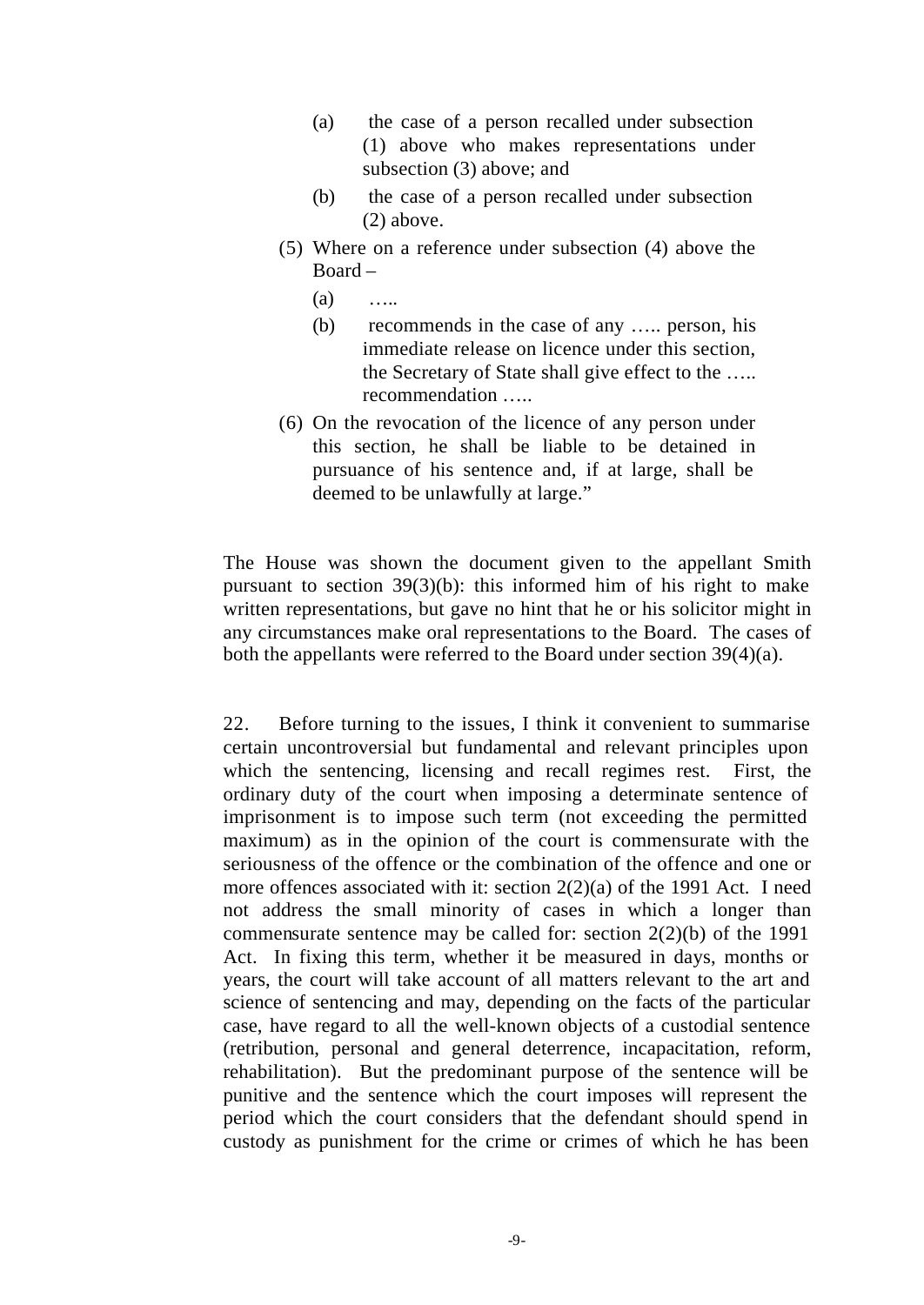convicted. An appellate court reviewing the sentence will act on the same basis.

23. Secondly, the court which imposes a determinate sentence of imprisonment is of course aware of the statutory provisions governing early release, and should pursuant to *Practice Direction (Custodial Sentences: Explanations)* [1998] 1 WLR 278 outline the effect of these to the defendant when passing sentence. But save in an exceptional case these provisions do not and should not influence the length of the sentence passed. The court does not sentence a defendant to six years' imprisonment because it judges four years' to be the appropriate term, or 3 years' because it judges that the defendant should be incarcerated for 18 months.

24. Thus, thirdly, the sentence passed is not (as it has not within living memory been) a simple statement of the period the defendant must spend in prison. The sentence is in reality a composite package, the legal implications of which are in large measure governed by the sentence passed.

25. While, fourthly, it is true that early release provisions have the practical effect of relieving overcrowding in the prisons, that is not their penal justification. But such justification exists. All, or almost all, determinate sentence prisoners are expected to return to the community on release from prison after serving their sentences. It is in the interests of society that they should, after release, live law-abiding, orderly and useful lives. For a host of practical, psychological and social reasons, the process of transition from custody to freedom is often very difficult for the prisoner. It is accordingly very desirable that the process of transition should be professionally supervised, to maximise the chances of the ex-prisoner's successful reintegration into the community and minimise the chances of his relapse into criminal activity. But of course there will be cases in which such professional supervision may not be, or appear to be, effective. If a prisoner is released, subject to conditions, before the expiry date of the sentence imposed by the court, and he does not comply, or appears not to comply, with the conditions to which his release was subject, a question will arise whether, in the interests of society as a whole, he should continue to enjoy the advantages of release.

26. Lastly, it is plain from the statutory provisions already quoted that the resolution of questions of the type indicated is entrusted, and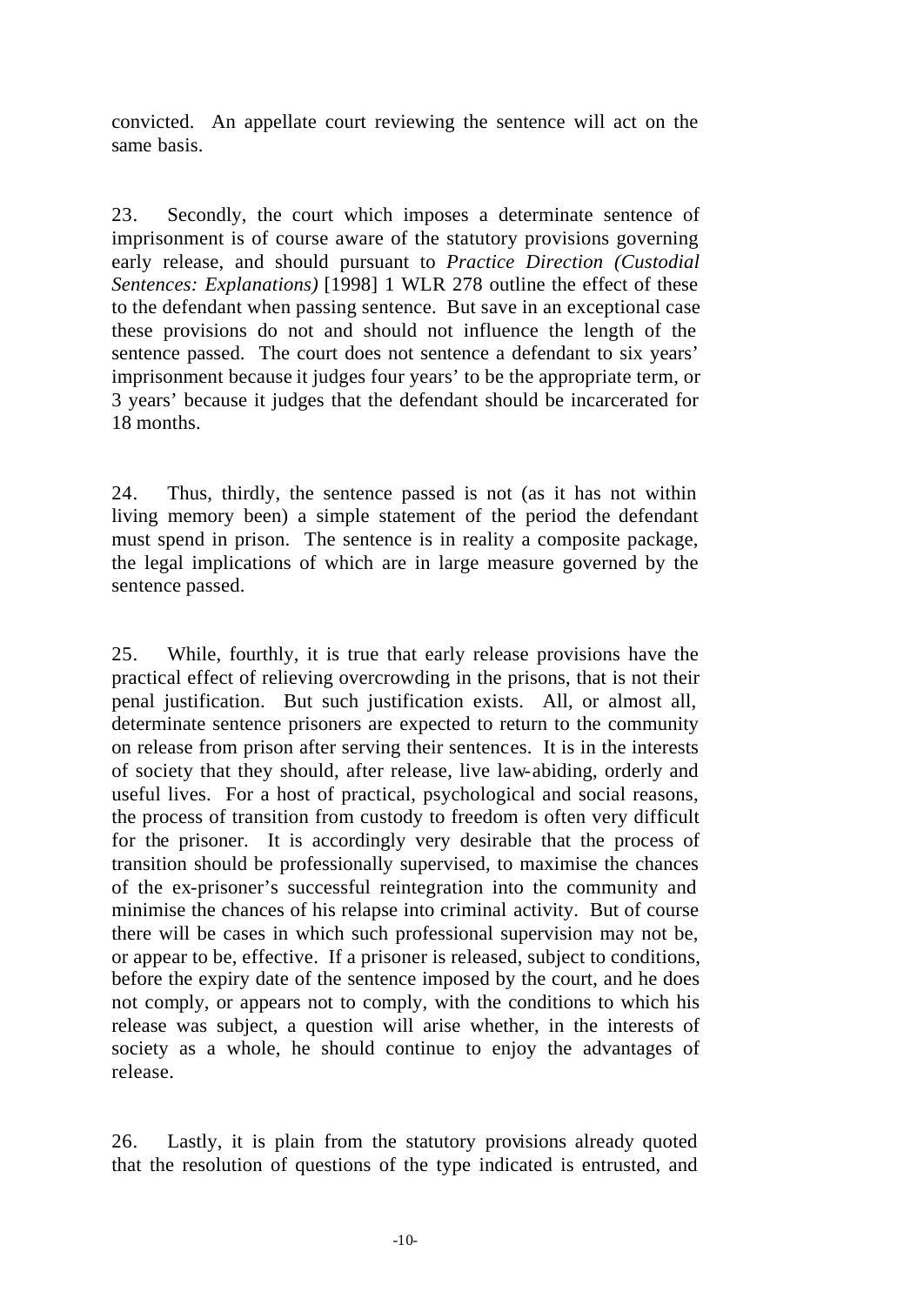entrusted solely, to the Parole Board. In exercising this very important function, it is recognised to be an independent and impartial tribunal for purposes of article 6(1) of the European Convention. It is the primary decision-maker, not entitled to defer to the opinion of the Secretary of State or a probation officer: *R v Parole Board, Ex p Watson* [1996] 1 WLR 906, 916. As the materials already cited make clear, the Parole Board is concerned, and concerned only, with the assessment of risk to the public: it must "balance the hardship and injustice of continuing to imprison a man who is unlikely to cause serious injury to the public against the need to protect the public against a man who is not unlikely to cause such injury": *ibid.* The sole concern of the Parole Board is with risk, and it has no role at all in the imposition of punishment: *R v Sharkey* [2000] 1 WLR 160, 162-163, 164.

#### *Common law*

27. The Parole Board's acceptance of a public law duty to act in a procedurally fair manner when resolving challenges to licence revocations prompts the inevitable question: what does fairness in this context require? Both sides referred to the answer given by Lord Mustill in *R v Secretary of State for the Home Department, Ex p Doody* [1994] 1 AC 531, 560. He there made plain that the requirements of fairness change over time, are flexible and are closely conditioned by the legal and administrative context. Mr Pannick QC, for the Board, pointed out that Lord Mustill did not suggest that an oral hearing was called for, and the prisoners in that case raised no such claim. But the procedure in issue in that case – the administrative fixing by the Secretary of State of the punitive terms to be served by mandatory life sentence prisoners – was very different from the present. The procedure has since been superseded. Such terms are now judicially fixed. Where licence revocations are challenged by mandatory and discretionary life sentence prisoners and Her Majesty's Pleasure detainees, the Parole Board now routinely holds oral hearings. So Lord Mustill's guidance must now be followed in a different legal and factual environment.

28. Further guidance was given by Mason J in *Kioa v West* (1985) 60 ALJR 113, 127; sub nom *Kioa v Minister for Immigration and Ethnic Affairs* (1985) 62 ALR 321, 347:

"In this respect the expression 'procedural fairness' more aptly conveys the notion of a flexible obligation to adopt fair procedures which are appropriate and adapted to the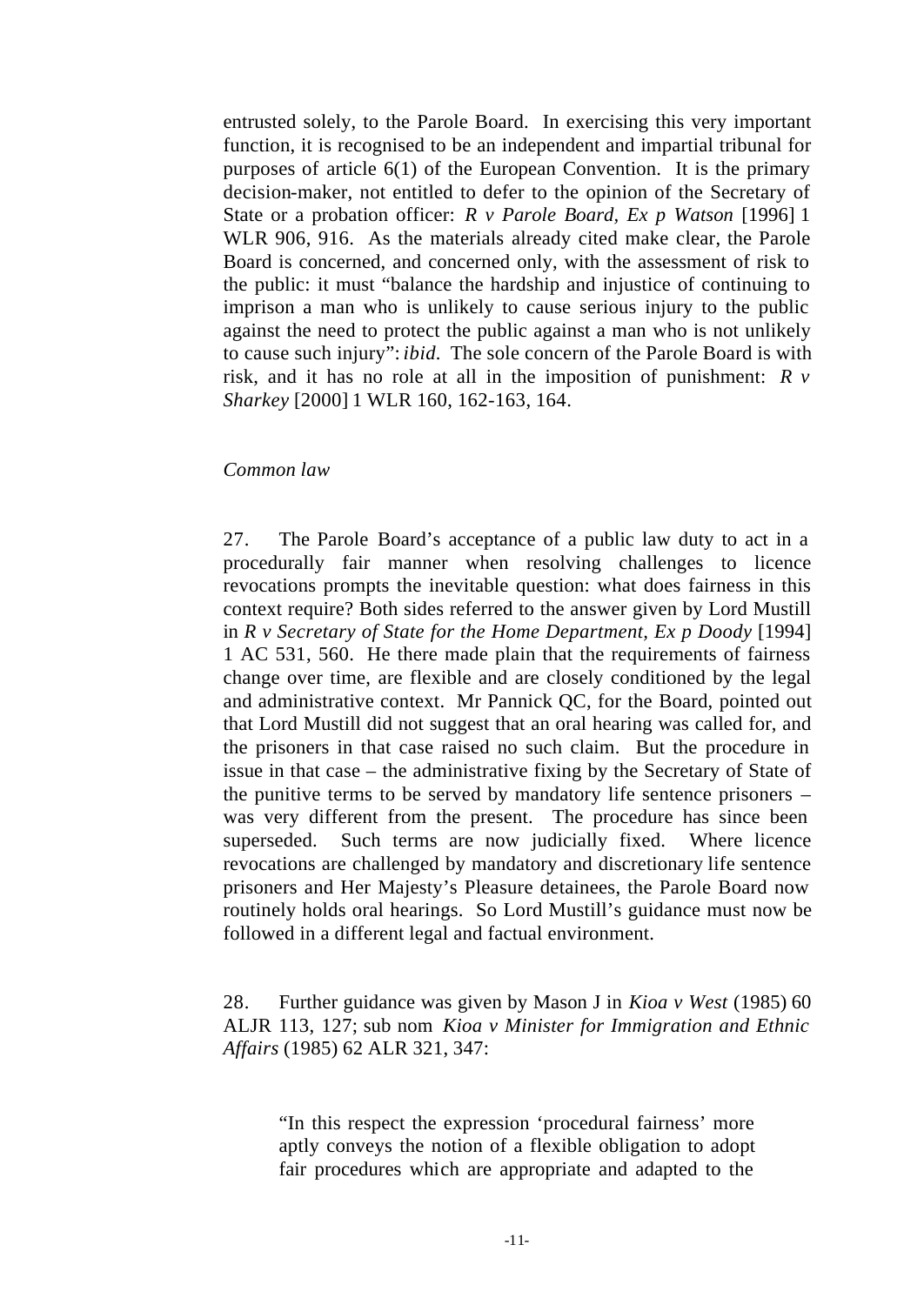circumstances of the particular case. The statutory power must be exercised fairly, that is, in accordance with procedures that are fair to the individual considered in the light of the statutory requirements, the interests of the individual and the interests and purposes, whether public or private, which the statute seeks to advance or protect or permits to be taken into account as legitimate considerations ….."

29. Mr Pannick relied on the statutory context. While section 32 of the 1991 Act expressly provided for oral hearings in some classes of case, those classes did not include cases such as the present in which oral hearings were permitted but not required. That, it was submitted, represented a legislative choice. But the maxim expressio unius exclusio alterius can seldom, if ever, be enough to exclude the common law rules of natural justice, as pointed out by McHugh JA in *Baba v Parole Board of New South Wales* (1986) 5 NSWLR 338, 349, and Kirby P in *Johns v Release on Licence Board* (1987) 9 NSWLR 103, 111.

30. In considering what procedural fairness in the present context requires, account must first be taken of the interests at stake. On one side is the safety of the public, with which the Parole Board cannot gamble: *R v Parole Board, Ex p Watson,* above, at 916-917. On the other is the prisoner's freedom. This is a conditional, and to that extent precarious, freedom. In *Weeks v United Kingdom* (1987) 10 EHRR 293, para 40, the European Court recognised the freedom enjoyed by a discretionary life sentence prisoner on licence as "more circumscribed in law and more precarious than the freedom enjoyed by the ordinary citizen" but as, nonetheless, a state of liberty for the purposes of article 5 of the Convention. The value of freedom to the prisoner, even when conditional, was acknowledged by the Supreme Court of the United States in *Morrissey v Brewer* 408 US 471 (1972) para 12, and by Dickson J, dissenting (although not on this point), in the Supreme Court of Canada in *Howarth v National Parole Board* (1974) 50 DLR (3d) 349, 358. It is noteworthy that a short-term prisoner who has served half his sentence and a long-term prisoner who has reached his nonparole date have a statutory right to be free: a conditional right, but nonetheless a right, breach of which gives an enforceable right to redress (see *R v Governor of Brockhill Prison, Ex p Evans (No 2)* [2001] 2 AC 19).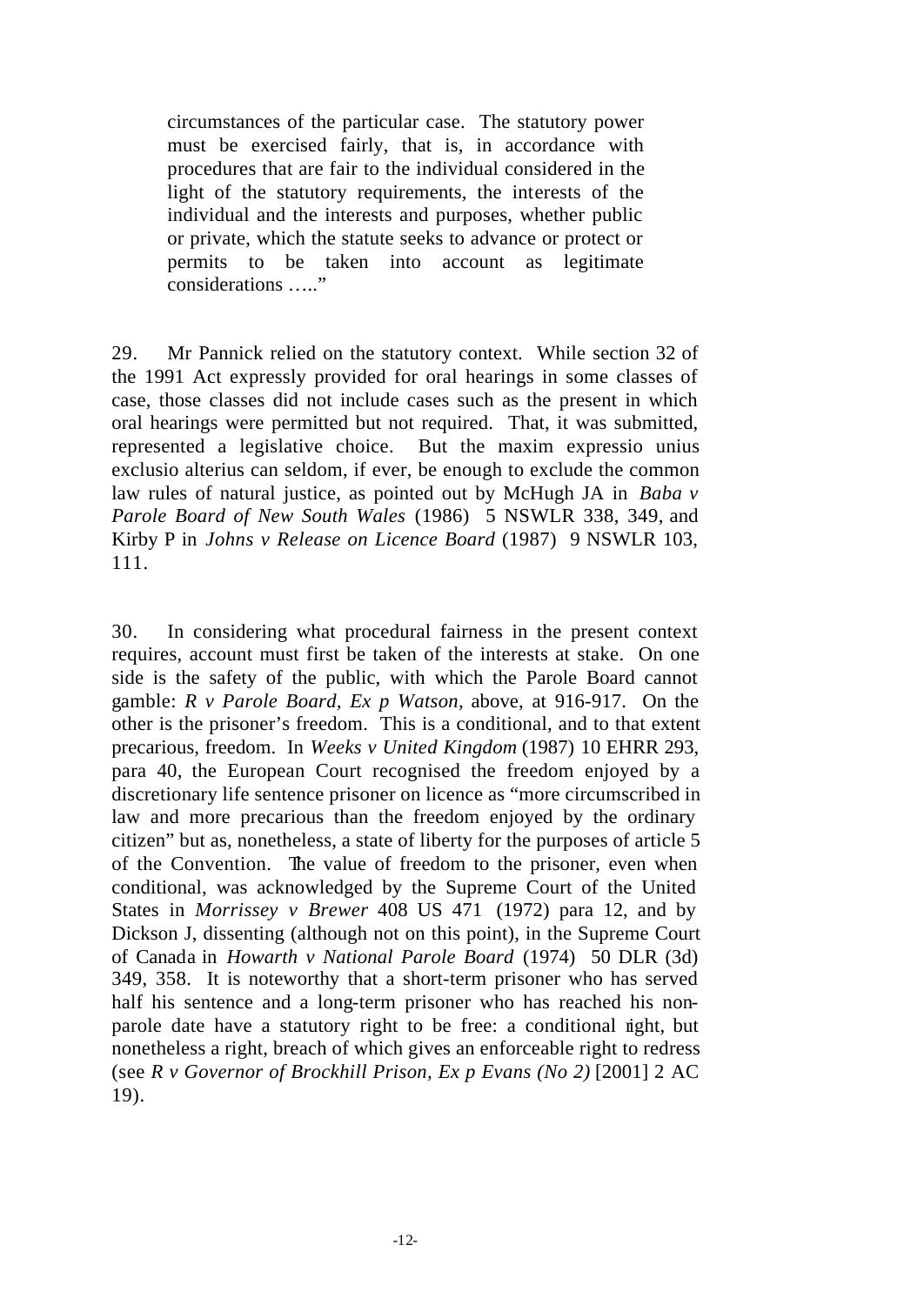31. While an oral hearing is most obviously necessary to achieve a just decision in a case where facts are in issue which may affect the outcome, there are other cases in which an oral hearing may well contribute to achieving a just decision. The possibility of a detainee being heard either in person or, where necessary, through some form of representation has been recognised by the European Court as, in some instances, a fundamental procedural guarantee in matters of deprivation of liberty: *De Wilde, Ooms and Versyp v Belgium (No 1)* (1971) 1 EHRR 373, para 76; *Winterwerp v The Netherlands* (1979) 2 EHRR 387, para 60; *Sanchez-Reisse v Switzerland* (1986) 9 EHRR 71, para 51; *Waite v United Kingdom* (Appn No 53236/99, 10 December 2002), para 59. Although ruling in a very different legal context, the Supreme Court of the United States, in a judgment delivered by Brennan J in *Goldberg v Kelly* 397 US 254, 269 (1970) helpfully described the value of an oral hearing:

"Moreover, written submissions do not afford the flexibility of oral presentations; they do not permit the recipient to mold his argument to the issues the decisionmaker appears to regard as important. Particularly where credibility and veracity are at issue, as they must be in many termination proceedings, written submissions are a wholly unsatisfactory basis for decision. The secondhand presentation to the decisionmaker by the caseworker has its own deficiencies; since the caseworker usually gathers the facts upon which the charge of ineligibility rests, the presentation of the recipient's side of the controversy cannot safely be left to him. Therefore, a recipient must be allowed to state his position orally. Informal procedures will suffice; in this context, due process does not require a particular order of proof or mode of offering evidence ….."

32. In Canada (Corrections and Conditional Release Act, 1992, section  $140(1)(2)$  and New Zealand (Parole Act 2002, section 65) statutory provision is made for oral revocation hearings. In the United States, most states had already made such provision when the Supreme Court held such hearings to be necessary: *Morrissey v Brewer*, above, per Burger CJ, 487-488, f.n.15, per Brennan J, 491. In Australia, courts have repeatedly held that there must be an oral hearing: *Baba v Parole Board of New South Wales,* above, 345; *Todd v Parole Board* (1986) 6 NSWLR 71, 81-82; *Johns v Release on Licence Board*, above, 116. In this country, as already noted, revocation hearings are routinely held in the cases of life sentence prisoners and HMP detainees.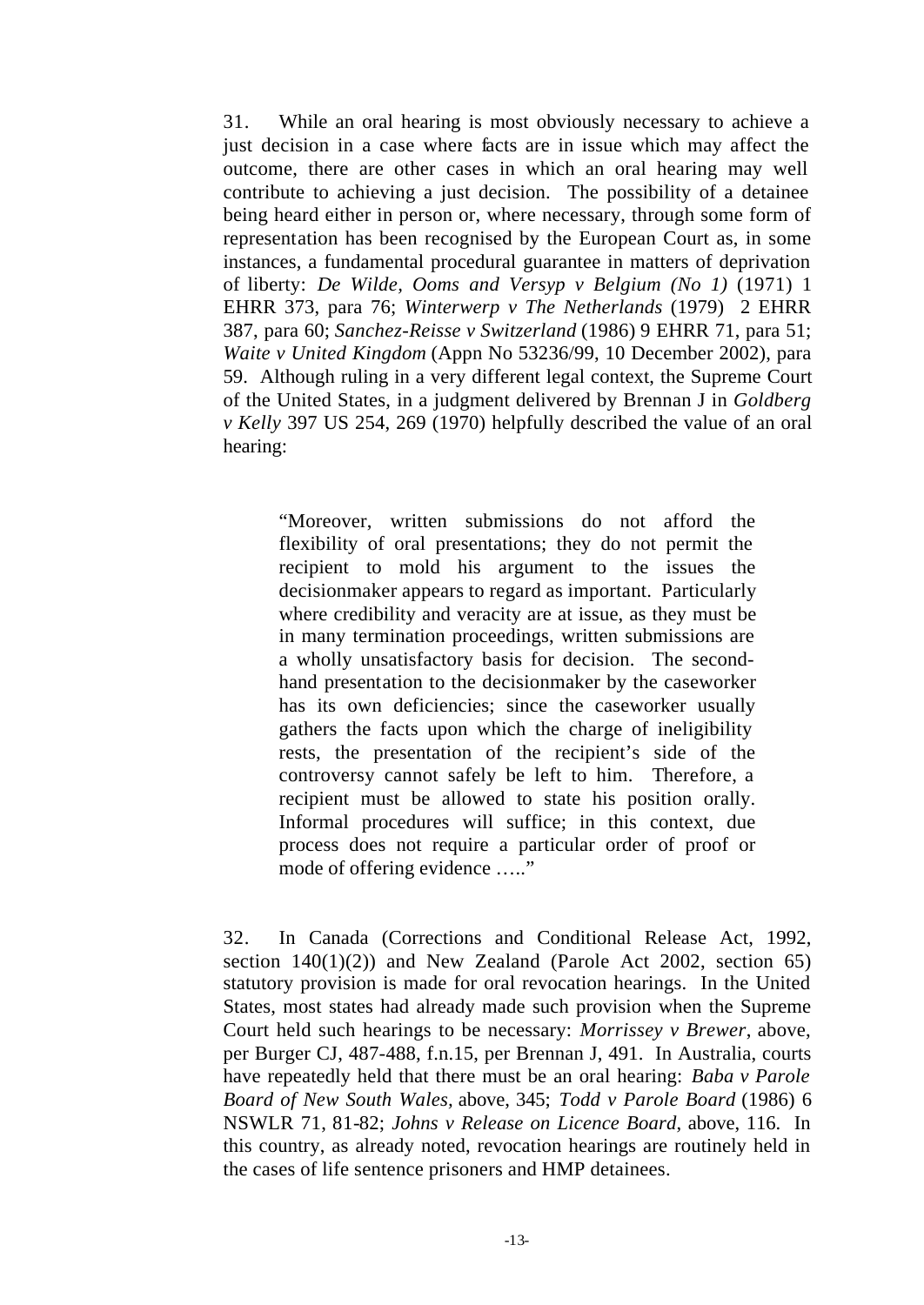33. The argument addressed to the Court of Appeal on behalf of the appellant West did not rely on the common law. Simon Brown LJ did however record (para 2) that in the year ending 31 March 2002 the Board had considered 516 cases in which determinate sentence prisoners had made representations against recall and had during that year held an oral hearing in only one. He observed (para 40) that the Board "should be altogether readier than presently they are to hold oral hearings if in truth their determination is likely to turn upon the resolution of important issues of fact". But it appears that, in the judgment of the Board, very few cases turn on such issues. In the nineteen-month period from 1 April 2003 to 31 October 2004, the House was informed, the Board considered representations against the recall of determinate sentence prisoners in 1945 cases but held oral hearings in only 4.

34. The appellant Smith did rely on the common law in his appeal to the Court of Appeal. Kennedy LJ (para 37) held that no oral hearing was required in his case, accepting that the correct test was that propounded by the Board's witness, Mr McCarthy, in his statement:

"However, such hearings can be, and are in fact, held where the panel of the Board considering the case takes the view that it is necessary in the interests of fairness, for example where it cannot properly reach a decision on the papers. This might be the case where there is a disputed issue of fact, which is central to the Board's assessment and which cannot be resolved without hearing oral evidence."

Kennedy LJ considered that in Smith's case the primary facts (para 37) were not in dispute. Brooke LJ agreed (para 49). Holman J also agreed (para 55), relying on Lord Mustill's observations in *Doody*. There was, he held (para 56), no objective need for an oral hearing, since there was no dispute on the primary facts, the Board's task was the assessment of risk and the procedure adopted was not "actually unfair".

35. The common law duty of procedural fairness does not, in my opinion, require the Board to hold an oral hearing in every case where a determinate sentence prisoner resists recall, if he does not decline the offer of such a hearing. But I do not think the duty is as constricted as has hitherto been held and assumed. Even if important facts are not in dispute, they may be open to explanation or mitigation, or may lose some of their significance in the light of other new facts. While the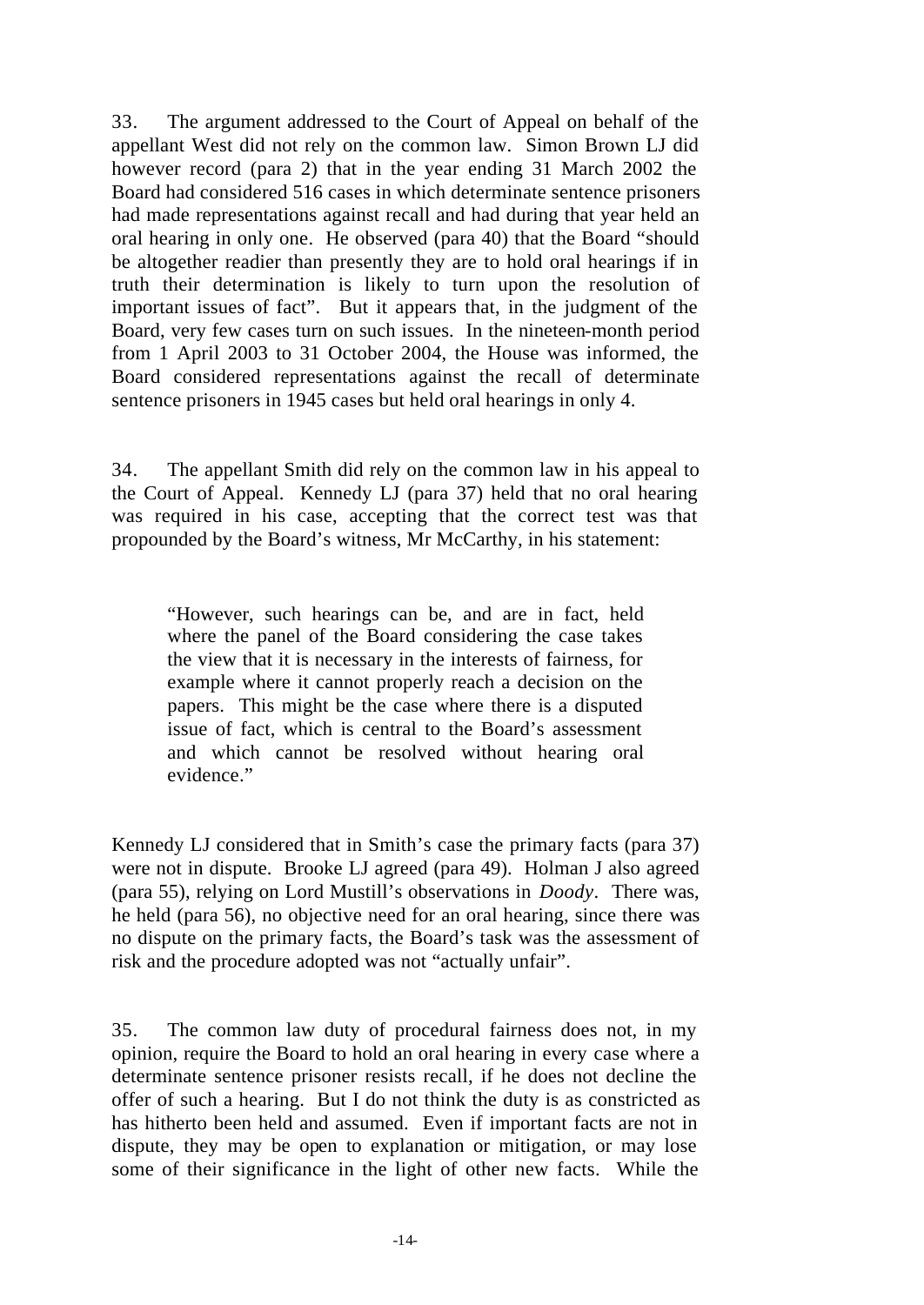Board's task certainly is to assess risk, it may well be greatly assisted in discharging it (one way or the other) by exposure to the prisoner or the questioning of those who have dealt with him. It may often be very difficult to address effective representations without knowing the points which are troubling the decision-maker. The prisoner should have the benefit of a procedure which fairly reflects, on the facts of his particular case, the importance of what is at stake for him, as for society.

*Article 5(1)*

36. Article 5(1) of the European Convention, so far as relevant, provides:

"… No one shall be deprived of his liberty save in the following cases and in accordance with a procedure prescribed by law:

(a) the lawful detention of a person after conviction by a competent court ….."

It seems to me plain that in cases such as the appellants' the sentence of the trial court satisfies article 5(1) not only in relation to the initial term served by the prisoner but also in relation to revocation and recall, since conditional release subject to the possibility of recall formed an integral component of the composite sentence passed by the court. This view may have founded the Court's recent admissibility decision in *Brown v United Kingdom* (Appn No 968/04, 26 October 2004), p.6. The same result was reached in *Ganusauskas v Lithuania* (Appn No 47922/99, 7 September 1999), where no break was found in the causal link between the original conviction and the re-detention. But the revocation decision must comply with article 5(4), to which I now turn.

*Article 5(4)*

#### 37. Article 5(4) provides:

"Everyone who is deprived of his liberty by arrest or detention shall be entitled to take proceedings by which the lawfulness of his detention shall be decided speedily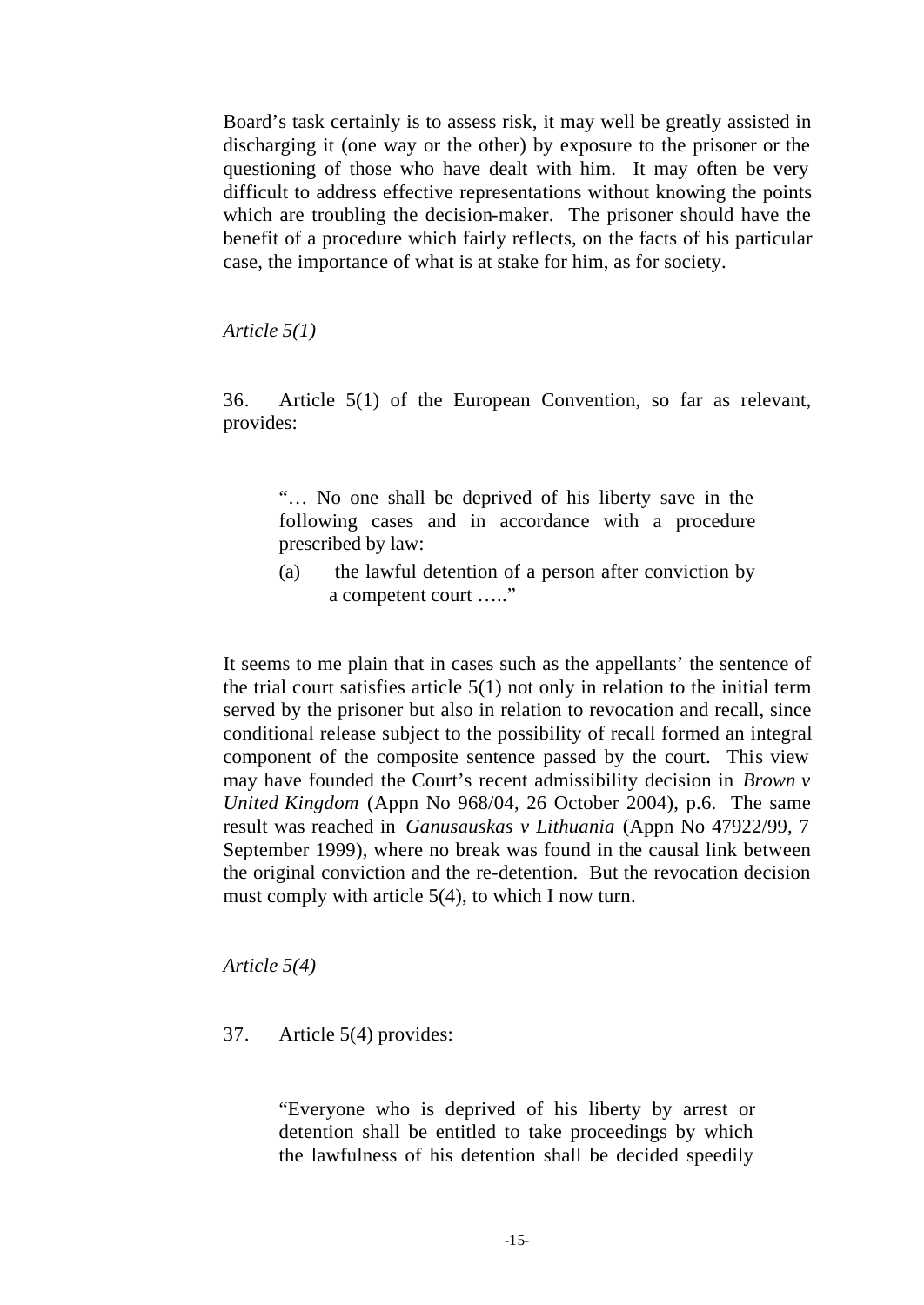by a court and his release ordered if the detention is not lawful".

It is accepted that for the purpose of revocation proceedings the Parole Board has the essential features of a court within the meaning of article 5(4), and although, under section 39(5)(b), it can only recommend the release of a recalled discretionary sentence prisoner, its recommendation has the effect of an order since the Secretary of State must give effect to it. Convention jurisprudence establishes that the judicial review of the lawfulness of detention must be wide enough to bear on those conditions which, under the Convention, are essential for the lawful detention of a person in the situation of the particular detainee: *Van Droogenbroeck v Belgium* (1982) 4 EHRR 443, para 49; *Weeks v United Kingdom* (1987) 10 EHRR 293, para 59; *Thynne, Wilson and Gunnell v United Kingdom* (1990) 13 EHRR 666, para 79; *E v Norway* (1990) 17 EHRR 30, para 50. That means, for present purposes, that the Parole Board should be empowered (a) to examine whether circumstances have arisen sufficient in law to justify further detention of a determinate sentence prisoner released on licence and, if so, (b) to decide whether the protection of the public calls for the further detention of the individual detainee. The Parole Board is empowered to discharge those functions. Its review will in my opinion satisfy the requirements of article 5(4) provided it is conducted in a manner that meets the requirement of procedural fairness already discussed.

#### *Article 6 - criminal*

38. Article 6 guarantees certain important rights to everyone in the "determination ….. of any criminal charge" against them. The appellants contended that the revocation hearing in effect involved the determination of a criminal charge against them. This argument was advanced by Mr Clayton QC for the appellant West, and was adopted by Mr Fitzgerald QC for the appellant Smith. It was the only argument relied on by Mr Clayton in the Court of Appeal, but he was permitted before the House to adopt the other arguments advanced by Mr Fitzgerald.

39. Mr Clayton referred to the features of a criminal charge identified in *Engel v The Netherlands (No 1)* (1976) 1 EHRR 647, para 82, which have been rehearsed and applied in many cases, attaching significance in particular to the third feature, "the degree of severity of the penalty that the person concerned risks incurring". It was necessary, he argued, "to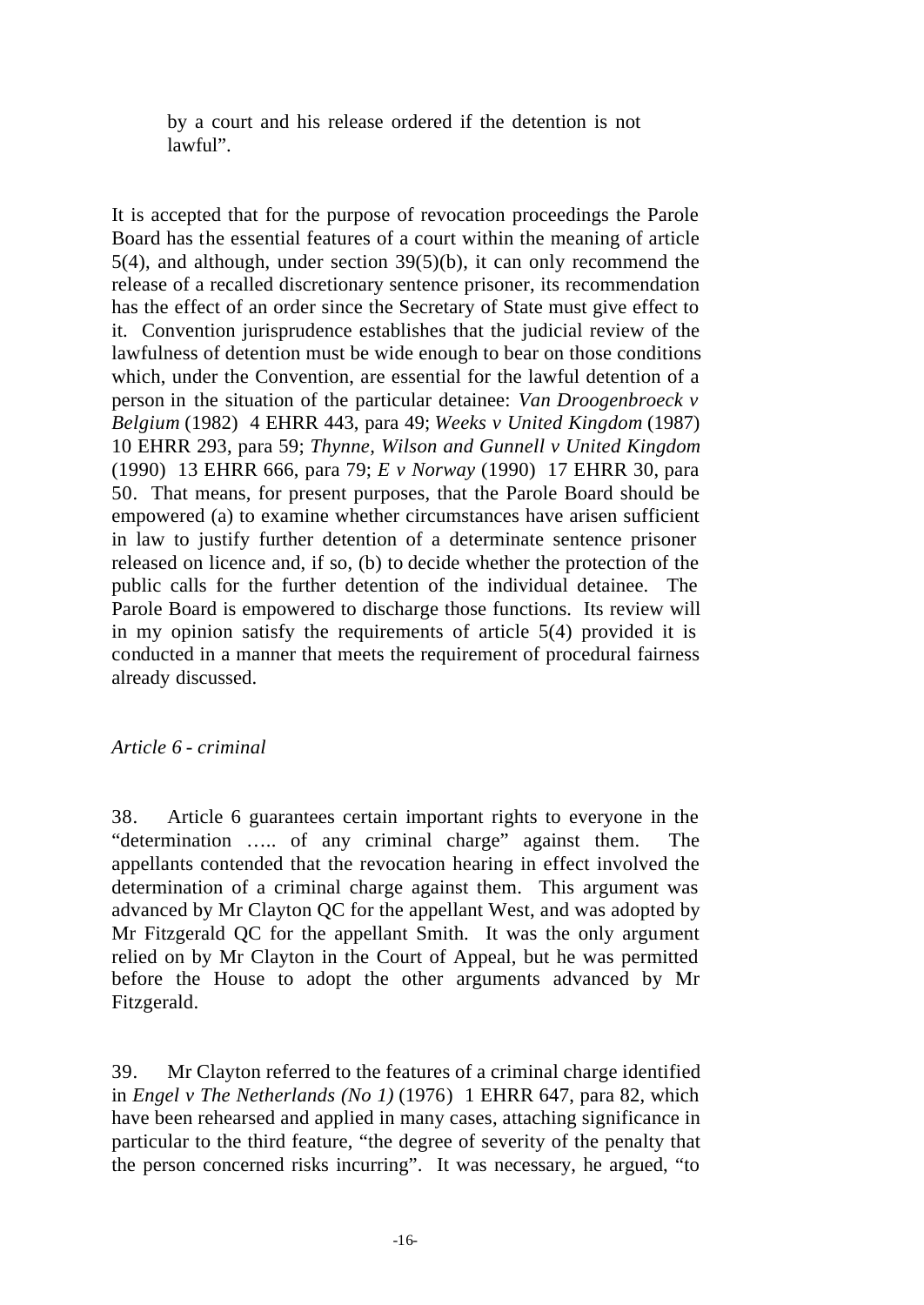look beyond the appearances and the language used and concentrate on the realities of the situation": *Ezeh and Connors v United Kingdom* (2003) 39 EHRR 1, para 123. The reality here was that the appellants were threatened with loss of liberty for a substantial period as a result of conduct alleged against them. There could be criminal charges for quite minor delinquencies (as in *Özturk v Germany* (1984) 6 EHRR 409 and *Lauko v Slovakia* (1998) 33 EHRR 994) or where the defendant was subjected only to a fine (as in *AP, MP and TP v Switzerland* (1997) 26 EHRR 541 and *Garyfallou AEBE v Greece* (1997) 28 EHRR 344). In contrast, the liberty of the appellants was at stake. As originally enacted, section 38 of the 1991 Act provided that a short-term prisoner who had been released on licence and had failed to comply with his licence conditions should be liable on conviction in a magistrates' court to a fine and to an order for his recall to prison for up to 6 months. The section had been repealed, and the treatment of short-term prisoners assimilated, in this respect, with that of long-term prisoners. The original section made plain that recall was a penal process and the changed procedure had altered its appearance, not its reality.

40. There are several steps in this argument which I would accept, but I would reject the conclusion for one determinative reason. The distinguishing feature of a criminal charge is that it may lead to punishment. A challenge to revocation of a licence may lead to detention imposed to protect the public but it cannot lead to punishment. It is of course true that the prevention of further offending, for a period, is always an effect and often an object of a determinate sentence of imprisonment, but the primary purpose of that sentence is punitive and that is true of most criminal sentences. The European Court has recognised this. In *Engel*, above, para 82, it observed that deprivations of liberty "liable to be imposed as a punishment" ordinarily belonged to the criminal sphere. It repeated this opinion in *Campbell and Fell v United Kingdom* (1984) 7 EHRR 165, para 72. In *Benham v United Kingdom* (1996) 22 EHRR 293, para 56, it found that proceedings to enforce payment of the community charge had "some punitive elements". In *Lauko v Slovakia*, above, para 58, it described a fine imposed for nuisance as having "a punitive character, which is the customary distinguishing feature of criminal penalties". In *Ezeh and Connors*, above, para 124, the awards of additional days by the governor were rightly held to "constitute fresh deprivations of liberty imposed for punitive reasons after a finding of culpability". The contrast is clear. In *Ganusauskas v Lithuania* (Appn No 47922/99), an admissibility decision, the recall of the applicant to prison was held not to involve the determination of any criminal charge against him. A similar view was taken in *Brown v United Kingdom* (Appn No 968/04, 26 October 2004), pp 6-7. I would reject also the argument based on section 38 of the 1991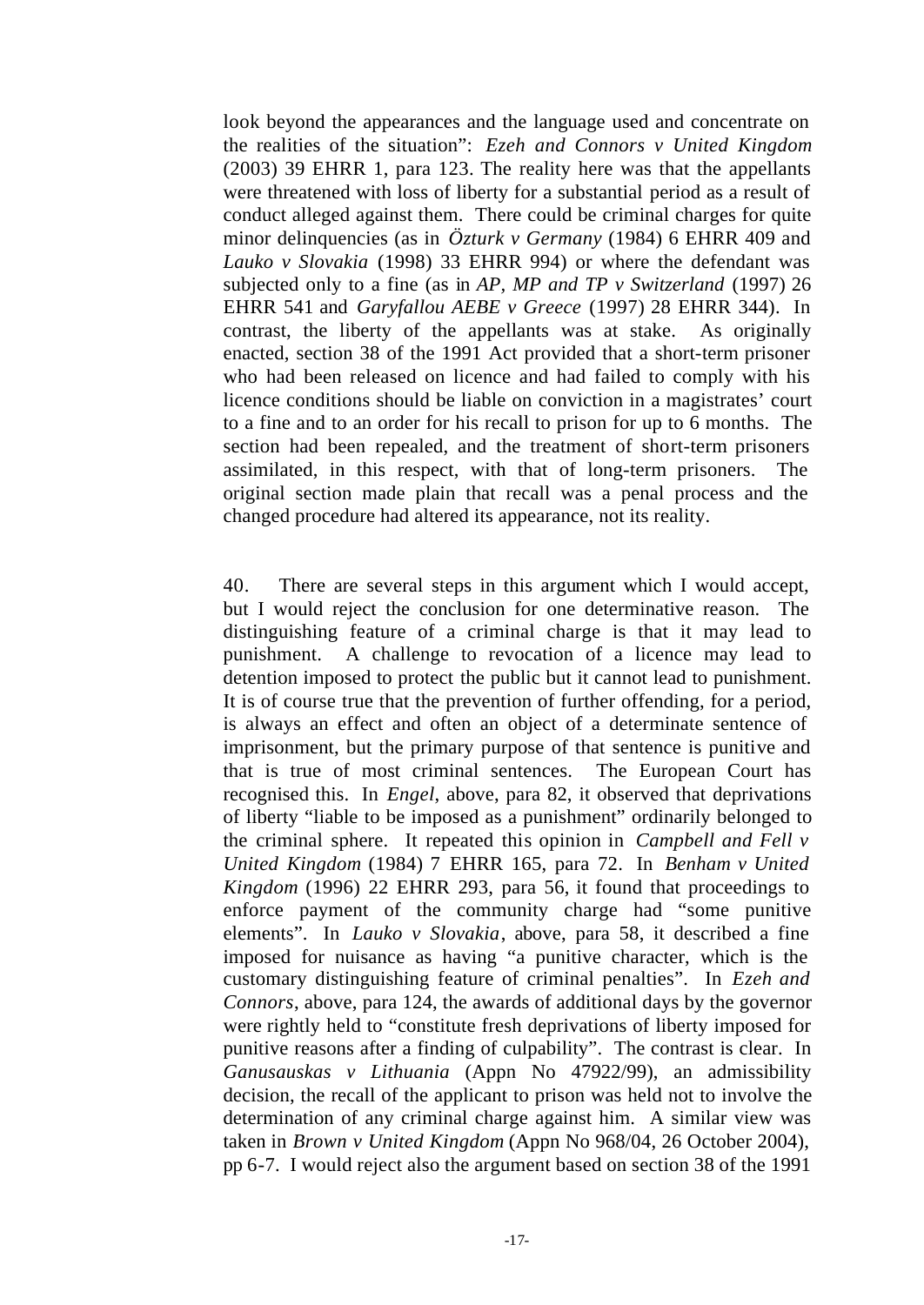Act as originally enacted. A procedure providing for charge, trial and punishment in a criminal court was replaced by one conducted without charge, without trial and without punishment by a body whose sole remit is to protect the public. That is a change of substance, not form. It is not an answer to say that, whatever the reality, the outcome feels to the detainee like punishment.

41. These are the reasons which led the Court of Appeal majority to reject Mr Clayton's argument, which I would endorse. Although Hale LJ accepted the argument, she made very plain (paras 48-49) her discomfort in seeking to answer what she regarded as the wrong question.

*Article 6(1) - civil*

42. Certain rights, less extensive than in the determination of a criminal charge, are guaranteed by article 6(1) to anyone in "the determination of his civil rights and obligations". The appellants contended that, if their challenges to revocation of their licences did not involve the determination of a criminal charge, they involved a determination of their civil rights and obligations within the meaning of article 6(1). The Board said they did not.

43. The strength of the appellants' argument lay in their undoubted enjoyment, after release, of a conditional and revocable right to freedom. This could readily be regarded as a civil right, and in *Aerts v Belgium* (1998) 29 EHRR 50, para 59, the Court observed that "the right to liberty, which was thus at stake, is a civil right". But the Board pointed to decisions capable of supporting a different result. In *Aldrian v Austria* (1990) 65 DR 337, 342 an admissibility decision, the Commission held:

"The Commission recalls its constant case-law according to which proceedings concerning the execution of a sentence imposed by a competent court, including proceedings on the grant of conditional release, are not covered by Article 6 para 1 of the Convention. They concern neither the determination of 'a criminal charge' nor of 'civil rights and obligations' within the meaning of this provision."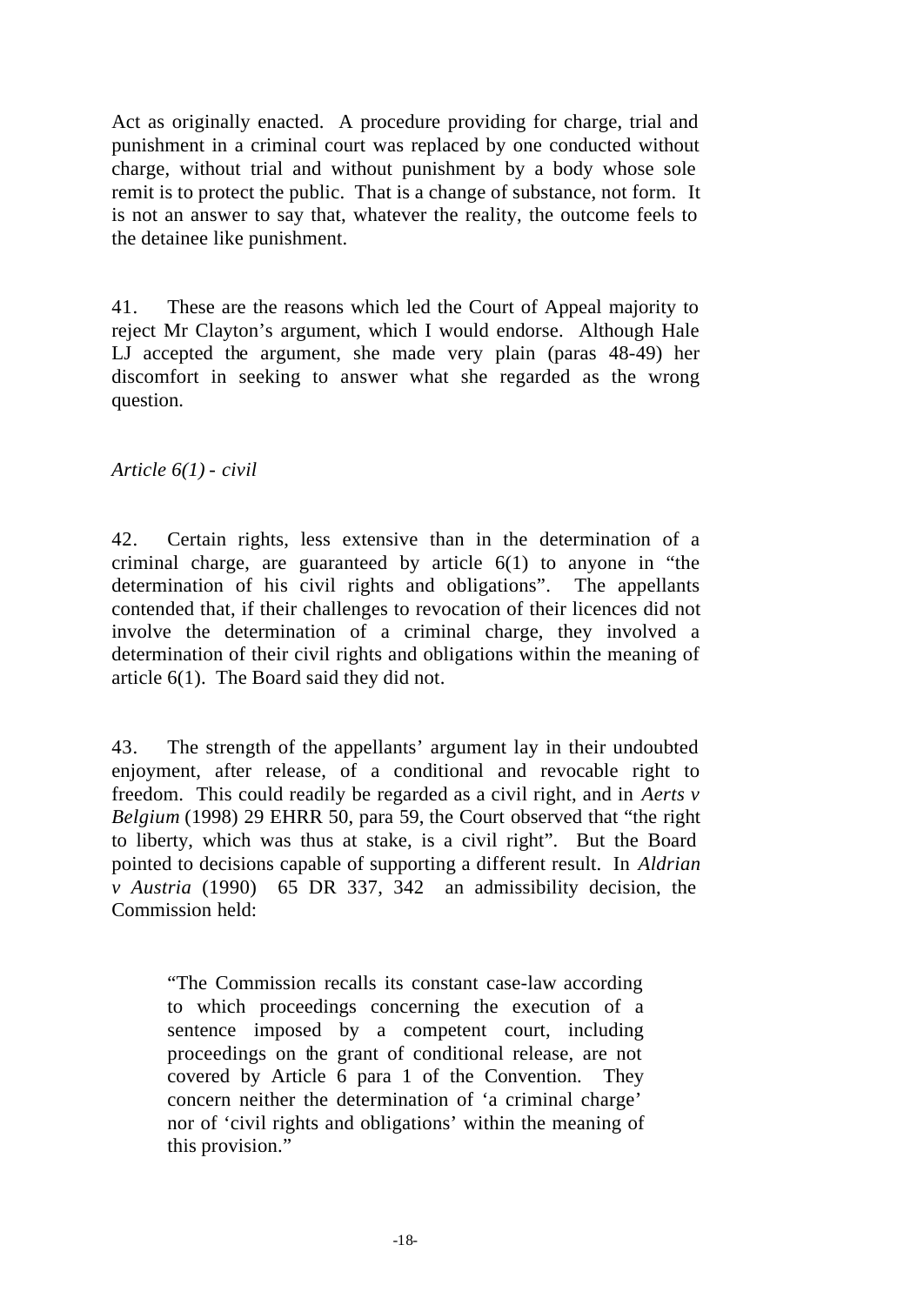There are some determinations, perhaps involving preventative measures, which do not fall within either limb of article 6(1): *Maaouia v France* (2000) 33 EHRR 1037, paras 35-39; *Ferrazzini v Italy* (2001) 34 EHRR 1068, paras 28-30. A prisoner's challenge to recall was assumed but not held in *Brown v United Kingdom* (Appn No 968/04, 26 October 2004), p 7, to be capable of engaging a civil right, but the applicant's claim under this head was found inadmissible, for reasons which are not immediately compelling.

44. It is not in my opinion necessary to resolve this question in the present cases since, whether or not the civil limb of article 6(1) is engaged, determinate sentence prisoners wishing to challenge the revocation of their licences have the protection of the Board's common law duty of procedural fairness, and I am not persuaded that the civil limb of article 6(1), even if applicable, would afford any greater protection. I would therefore prefer to defer expressing a concluded opinion on this question until a case arises in which a decision will have some practical effect.

#### *Conclusions*

45. In his representations against revocation the appellant West offered the Board explanations, which he said he could substantiate, of his failure to keep an appointment with his probation officer and of the incident at his ex-partner's hostel. The Board could not properly reject these explanations on the materials before it without hearing him. He admitted spending one night away from his approved address, staying (he said) with a cousin. While this was a breach of his licence conditions, it is not clear what risk was thereby posed to the public which called for eight months' detention. His challenge could not be fairly resolved without an oral hearing and he was not treated with that degree of fairness which his challenge required.

46. The resort to class A drugs by the appellant Smith clearly raised serious questions, and it may well be that his challenge would have been rejected whatever procedure had been followed. But it may also be that the hostels in which he was required to live were a very bad environment for a man seeking to avoid addiction. It may be that the Board would have been assisted by evidence from his psychiatrist. The Board might have concluded that the community would be better protected by encouraging his self-motivated endeavours to conquer addiction, if satisfied these were genuine, than by returning him to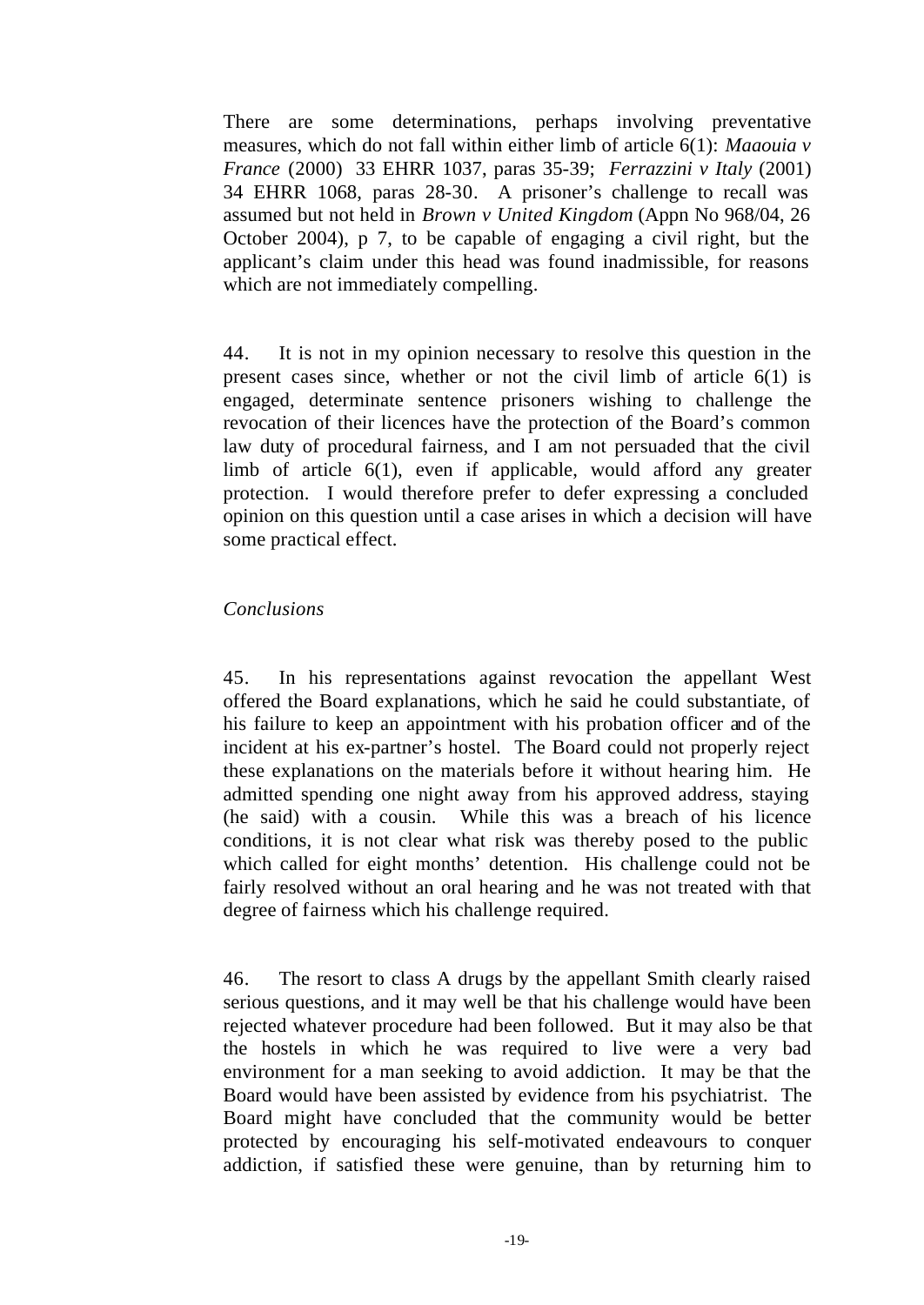prison for 2 years with the prospect that, at the end of that time, he would be released without the benefit of any supervision. Whatever the outcome, he was in my opinion entitled to put these points at an oral hearing. Procedural fairness called for more than consideration of his representations, on paper, as one of some 24 such applications routinely considered by a panel at a morning session.

47. I would allow both appeals. I would in each case make a declaration that the Parole Board breached its duty of procedural fairness owed to the appellant by failing to offer him an oral hearing of his representations against revocation of his licence and was accordingly in breach of article 5(4) of the Convention. The Board must pay the costs of the appellant Smith in the House and below. The parties are invited to make written submissions within 14 days on the appropriate costs order in the case of the appellant West.

#### **LORD SLYNN OF HADLEY**

My Lords,

48. It is perhaps not surprising that the Parole Board should have felt initially that it was right, or that through available resources they were constrained, to decide as many applications as possible by prisoners whose licence was revoked and who were recalled to prison, without anything approaching a court process, or even an oral hearing. Such a process is time consuming and expensive and some of the applications may on the face of it have appeared without merit. But the facts and the arguments addressed to your Lordships on behalf of the applicants in these two cases have made it plain that in respect of determinate sentence prisoners the decisions taken (where such revocation has been ordered) can have a serious effect on the liberty of the applicant. If the decision is taken on the basis of a misunderstanding of the law or of a failure to appreciate the facts relied on there can be a very serious interference with the prisoner's liberty albeit that liberty is a conditional right. There is a risk that if only written representations are looked at a decision may be taken without a full appreciation of what really matters. When we are told of the number of oral hearings which have been held in practice in respect of the very large number of applicants, it is clear that the risk is serious.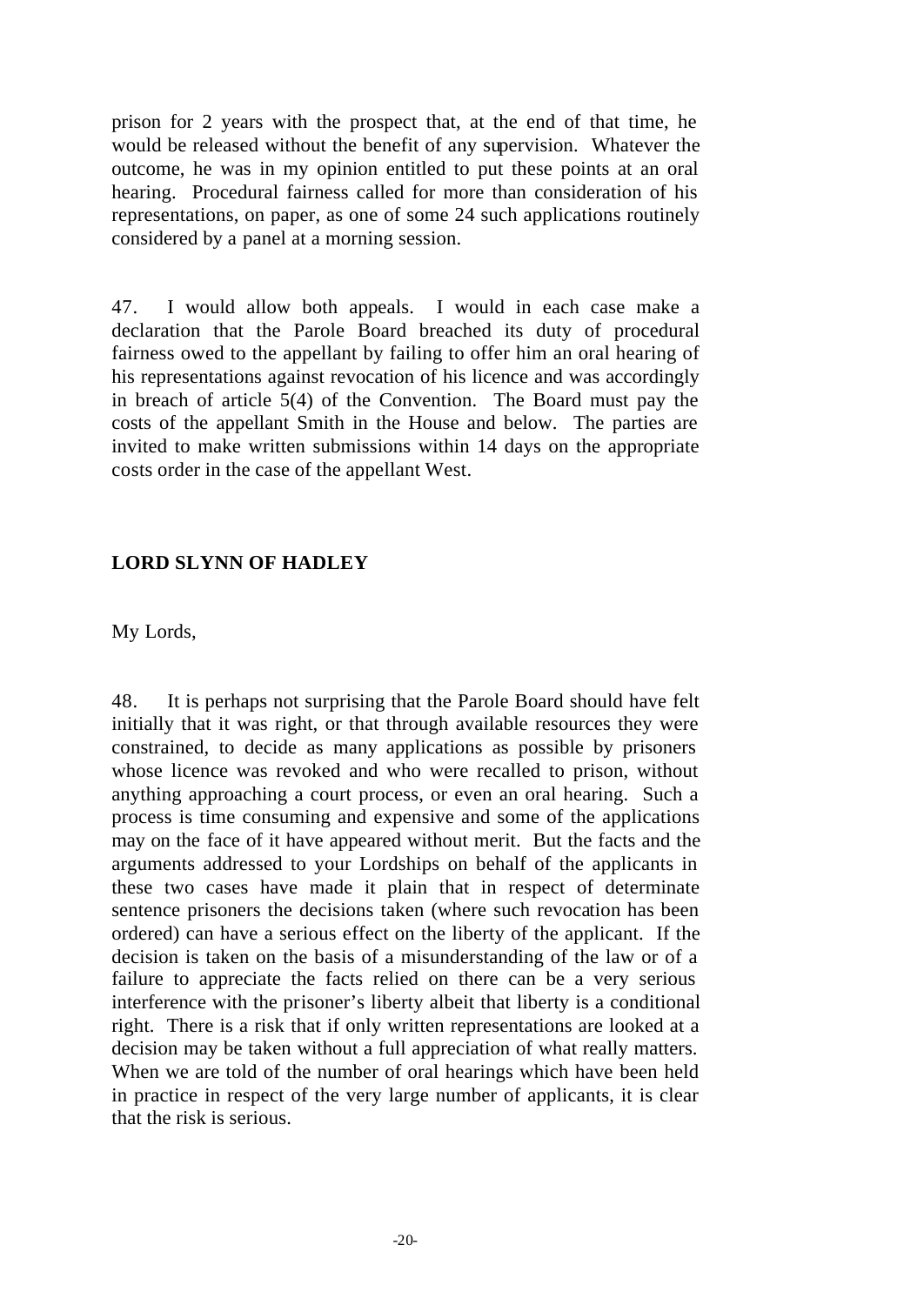49. To alleviate this risk is well within the competence of the common law. On this aspect of the appeal I am in full agreement with the opinion of my noble and learned friend Lord Bingham of Cornhill which I have had the advantage of reading in draft.

50. There is no absolute rule that there must be an oral hearing automatically in every case. Where, however, there are issues of fact, or where explanations are put forward to justify actions said to be a breach of licence conditions, or where the officer's assessment needs further probing, fairness may well require that there should be an oral hearing. If there is doubt as to whether the matter can fairly be dealt with on paper then in my view the Board should be predisposed in favour of an oral hearing. On any view the applicant should be told that an oral hearing may be possible though it is not automatic; if having been told this the applicant clearly says he does not want an oral hearing then there need not be such a hearing unless the Board itself feels exceptionally that fairness requires one.

51. The greater part of the argument in these appeals has, however, centred on Articles 5 and 6 of the European Convention on Human Rights as incorporated in the Human Rights Act 1998. It seems to me right therefore to express a view on these issues even though in most if not all cases compliance with the common law duty may be all that is required.

52. I gratefully refer to and do not repeat Lord Bingham of Cornhill's analysis of the decisions of the European Court and it is against that background that I can state my conclusions briefly.

53. Article 5 (1) of the Convention as set out in Schedule 1 to the 1998 Act provides that

". . . No one shall be deprived of his liberty save in the following cases and in accordance with a procedure prescribed by law:

(a) the lawful detention of a person after conviction by a competent court . . ."

54. In the absence of a specific challenge to the conviction, when the prisoner begins his sentence, there is clearly lawful detention by a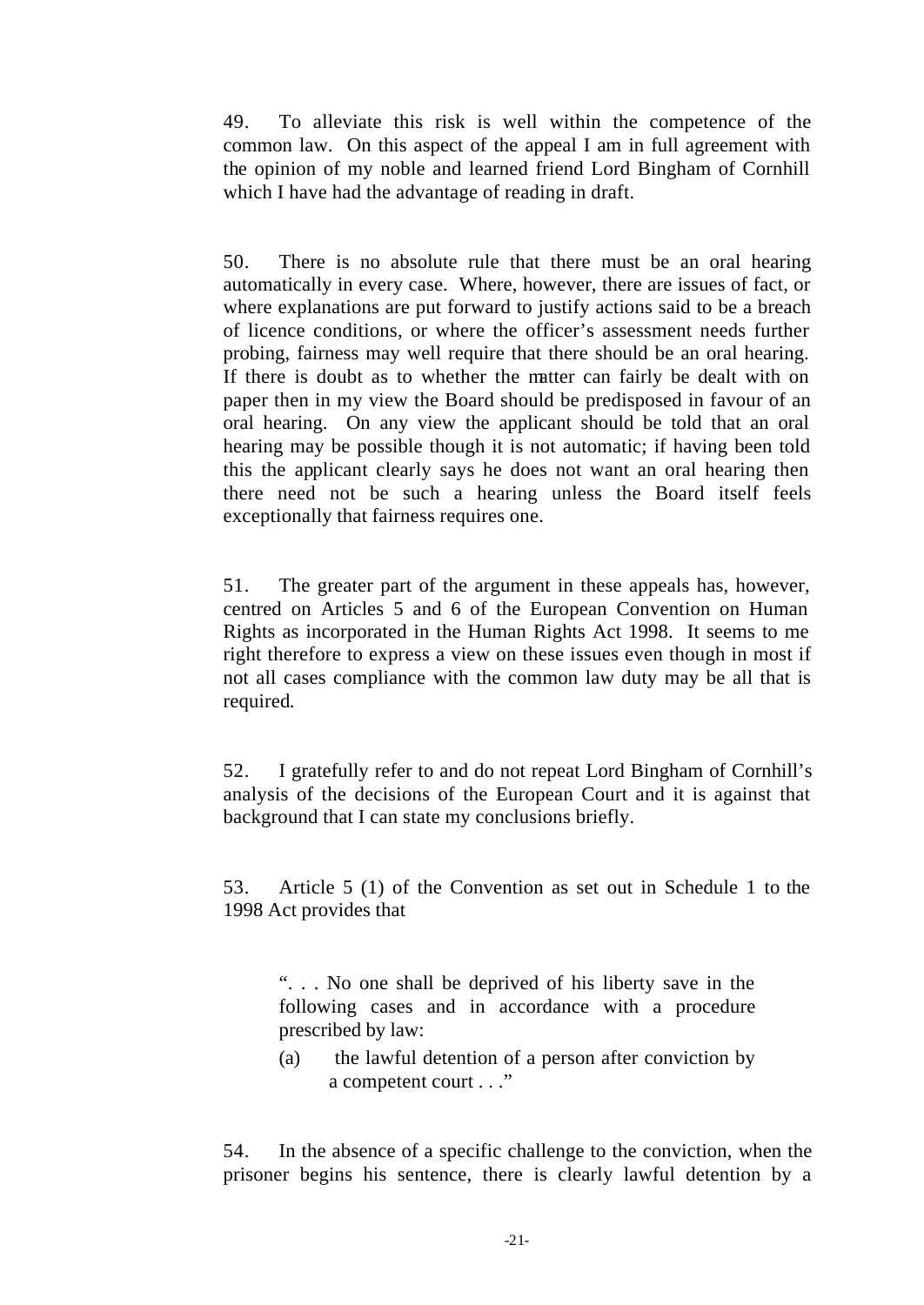competent court. Furthermore that sentence is subject to all the provisions of release on licence and revocation provided for by statute and the rules applicable to determinate sentence prisoners. My initial view was that there are not two formal orders for detention; it is a combined sentence and, in the subsequent decisions as to licence and revocation and recall, the Parole Board is giving effect to the initial sentencing of the trial judge. If that is right, recall from conditional release was itself empowered by the initial sentence of the court.

55. I have, however, been persuaded by Mr Fitzgerald QC that this is too restrictive an approach and that recall, even of someone who has only a conditional right to his freedom under licence ("more circumscribed in law and more precarious than the freedom enjoyed by the ordinary citizen" (*Weeks v United Kingdom* 10 EHRR 293), is a new deprivation of liberty by detention. The prisoner is therefore entitled to take proceedings by which the lawfulness of that detention can be decided speedily by a court under Article 5 (4). Review by the Parole Board of the recall decision, however, if conducted in accordance with the fairness which the common law requires, is in my view a compliance with Article 5 (4) and therefore there is no breach of this Article.

56. Article 6 is divided into two parts. The second part is that in the determination of "any criminal charge against him" everyone is entitled to the rights set out in Article 6. The allegation against the prisoner released on licence is that he has breached the terms of his licence. The consequence is that he may be recalled under rules made by the Secretary of State if he is likely to commit further offences or if his breach of conditions undermines his supervision which is intended to protect the public, to prevent the prisoner re-offending and to ensure his successful integration into the community. As Lord Bingham of Cornhill has stated, a primary purpose of sentence after trial is to punish. That is an essential element of the sentence. In *Amand v Home Secretary and Minister of Defence of Royal Netherlands Government* [1943] AC 147, where the question was whether the Divisional Court's dismissal of an application was a "judgment in a criminal cause or matter," Lord Wright said,

"The principle . . . is that if the cause or matter is one which, if carried to its conclusion, might result in the conviction of the person charged and in a sentence of some punishment such as imprisonment or a fine, it is a 'criminal cause or matter'" (p162).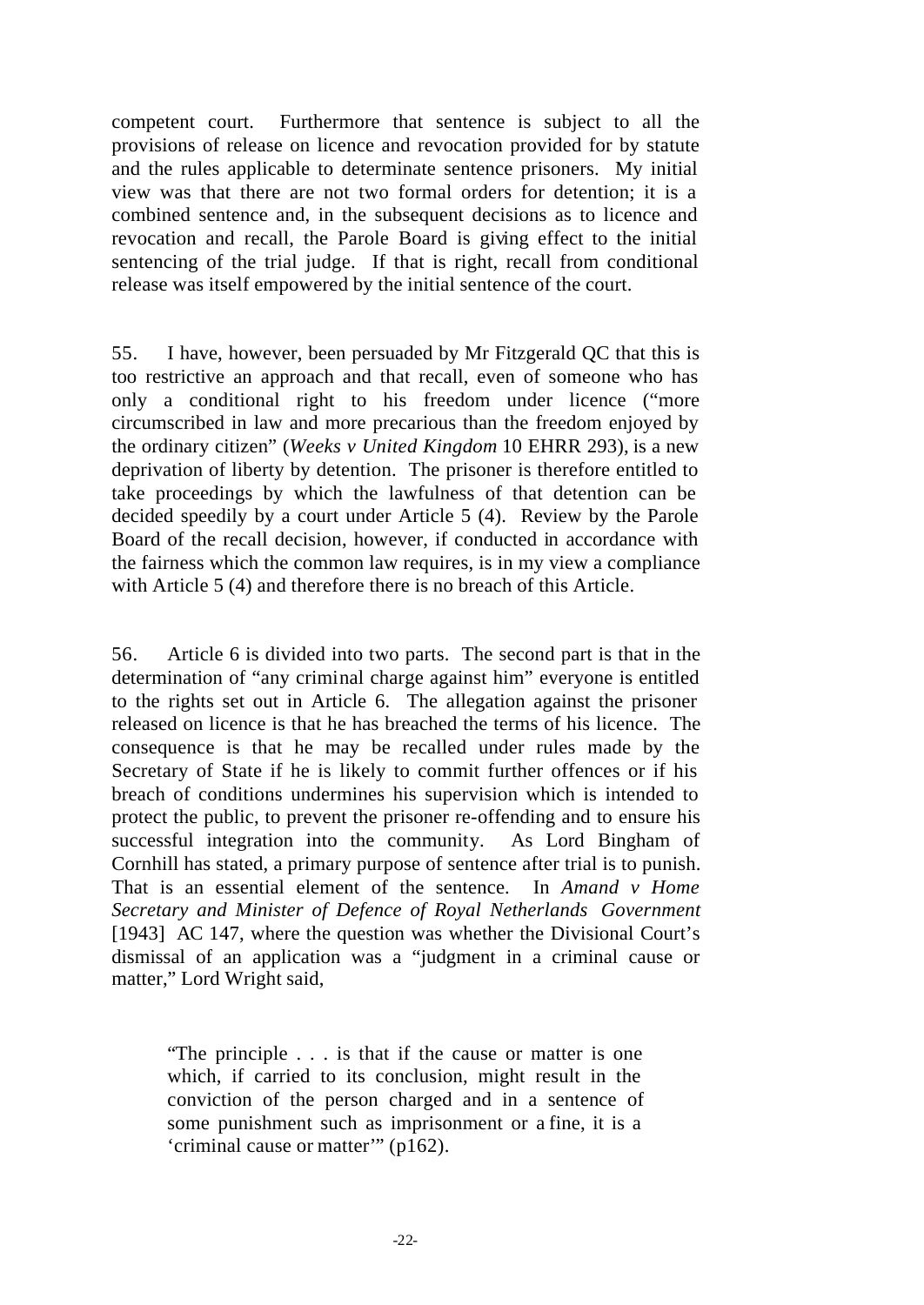Recall of a prisoner on licence is not a punishment It is primarily to protect the public against further offences, though it may also in some cases lead to further training which would enable the prisoner on a subsequent release to integrate more readily into the community. The Parole Board in reaching its decision is as a consequence not determining "a criminal charge" even if (which for present purposes I assume) a recommendation by the supervising officer that the prisoner should be recalled, because in his opinion a licence condition has been breached, is a "charge" within the meaning of Article 6 of the Convention.

57. The first part of Article 6 on the other hand provides that the rights laid down in that Article are enjoyed by everyone in the "determination of his civil rights." The European Court has categorised various rights recognised by the law as not being "civil rights" within the meaning of the Convention, even if they are not rights in respect of criminal proceedings—see inter alia decisions on tax disputes and immigration rulings. The fact that the Parole Board's decision is not the determination of a criminal charge thus does not necessarily mean that it is the determination of his civil rights.

58. The Article clearly distinguishes between civil and criminal but the rights conferred in the latter context are those relative (i.e. limited) to the "determination . . . of any criminal charge against him". What happens in cases like the present is not the determination of a criminal charge. It is a decision as to a procedure laid down for the carrying out of a lawful sentence of a court. The rights in that criminal procedure may attract a need for fairness under the common law. It does not necessarily convert them into "civil rights" for the purpose of the Convention.

59. The European Court has not given a clear decision on this. Maybe *Aerts v Belgium* (1998) 29 EHRR 50 indicates that a "civil right" is involved here though *Aldrian v Austria* (1990) 65 DR 337, a decision of the Commission on admissibility points the other way. Perhaps the best indication of the Court's approach is to be found in *Ganusauskas v Lithuania* (App. 47922/99) decision of 7 September 1999 and *Kerr v United Kingdom* (App. 44071/98) decision of 7 December 1999. In both of those although the Court dealt with whether there was "the determination of a criminal charge" it did not consider whether a decision to revoke a prisoner's early release and to return him to prison was the determination of a "civil right". I do not consider that the recent decision of the Court in *Brown v United Kingdom* (App.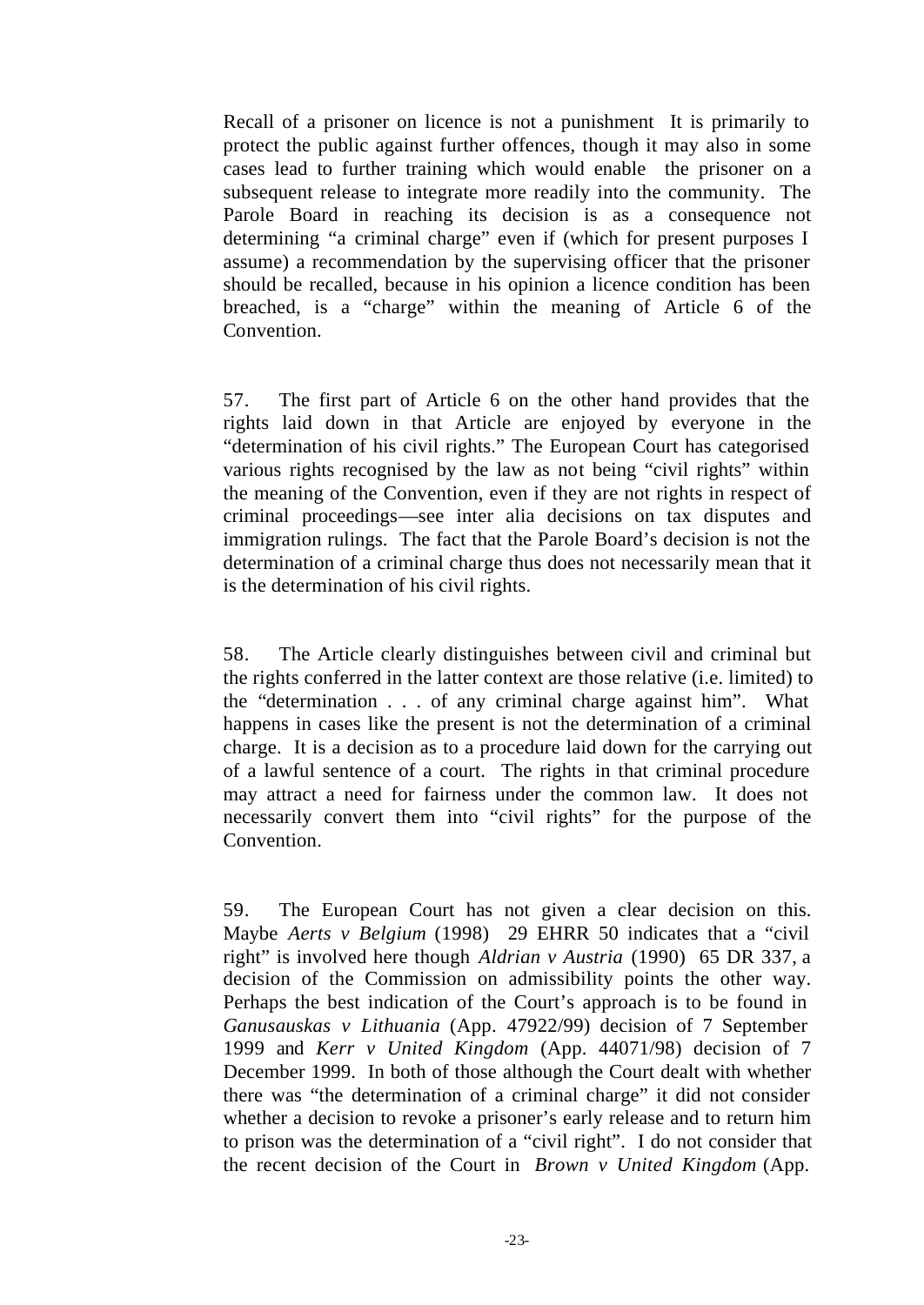968/04) a decision of 26 October 2004 conclusively determines this matter. The Court said, "Even assuming that the right to liberty is a civil right" (and it referred to *Aerts*) before going on to comment on the rights of the citizen in domestic courts.

60. I of course accept that this is still an open question as far as the European Court of Human Rights is concerned. My opinion on the arguments we have heard in these cases is that the Convention has specifically limited the criminal aspect of the matter to the determination of a "criminal charge" which these are not. Decisions as to recall are not within the meaning of Article 6 concerned with "civil rights." Questions as to the deprivation of liberty by a body like the Parole Board (regarded as a court for this purpose) fall to be dealt with under Article 5 (4) and the common law rules relating to the fairness of proceedings. It is plain from Lord Bingham's recital of the facts that the review in these two cases was not conducted in accordance with the fairness which the common law requires so that detention on recall was not lawful for the purposes of Article 5(4) of the Convention as incorporated in the Human Rights Act 1998.

61. As to the disposal of the two appeals I agree with my noble and learned friend Lord Bingham of Cornhill and would also make the order which he proposes.

#### **LORD HOPE OF CRAIGHEAD**

My Lords,

62. I have had the advantage of reading in draft the speech of my noble and learned friend Lord Bingham of Cornhill. I would allow these appeals, and I would make the same declaration in each of them as he proposes. My reasons are substantially the same as those that he has given, except that I differ from him about the need to reach a concluded view as to whether there was a breach of the civil limb of article 6(1)of the European Convention on Human Rights.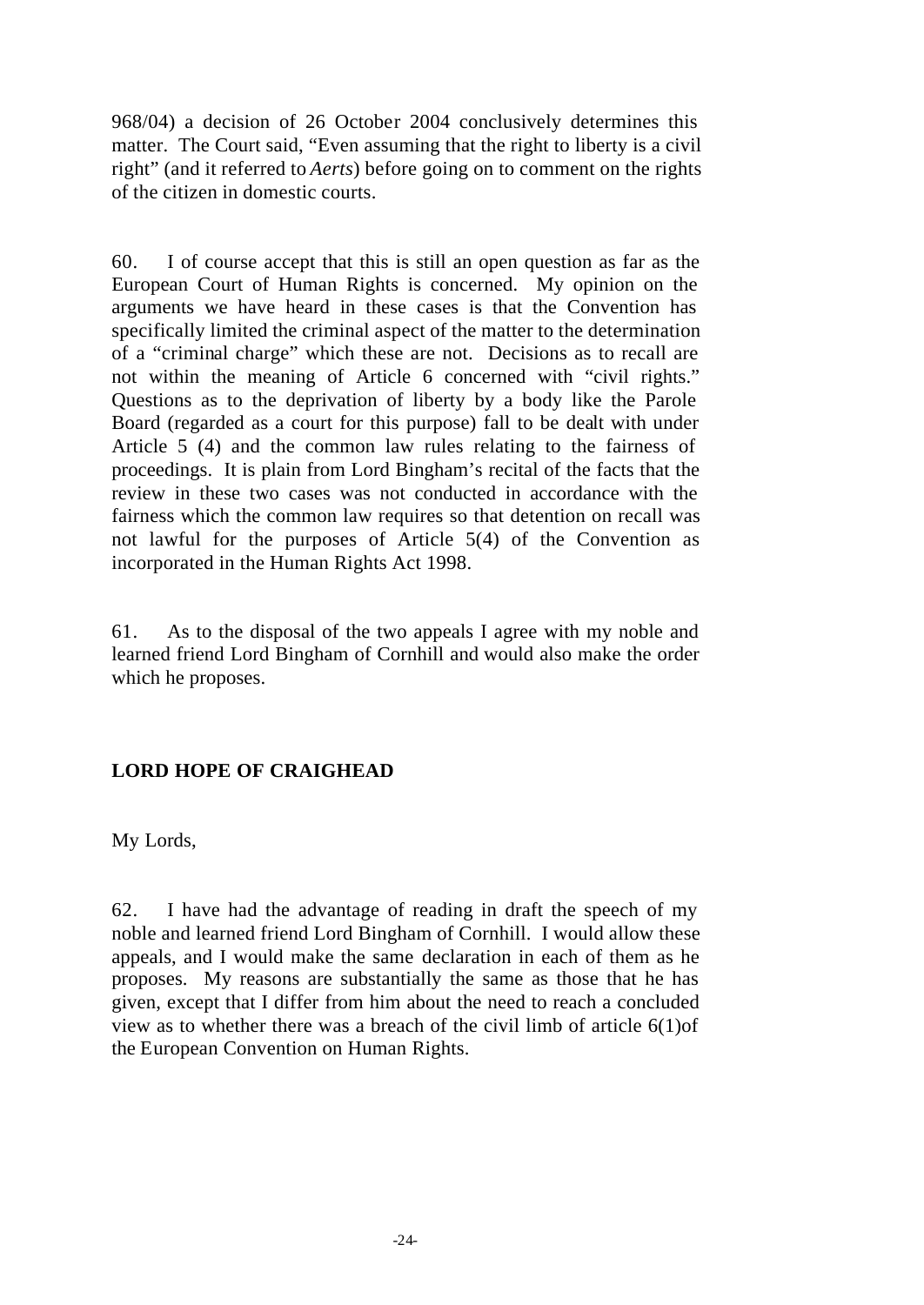#### *The common law*

63. I can well understand the reluctance of the Parole Board to hold oral hearings in other than a very small proportion of those cases which fall outside the categories of mandatory and discretionary life prisoners, extended sentence prisoners and HMP detainees, for whom it has been decided that continuing judicial supervision of the detention is required to satisfy their article 5(1) and 5(4) Convention rights. But I agree that the absence of an oral hearing in these two determinate sentence cases was a breach of the duty to act fairly at common law. For reasons that I shall explain, I think that this means that the proceedings were not conducted in the way a court would be expected to conduct them and that it must follow that there was a breach of the appellants' article 5(4) Convention rights.

64. It is, of course, more costly and time-consuming to deal with cases by means of oral hearings. Arrangements have to be made to ensure that they are conducted fairly. Notices must be given of the witnesses to be called and the substance of their evidence. They will almost always have to be held at the prison or other institution where the prisoner is held. A simple cost-benefit analysis, looking at the matter from the Board's point of view only, will no doubt show that its resources are better employed by dealing with these applications on paper. That, no doubt, is why the number of oral hearings that are being held in these cases is so tiny, despite Simon Brown LJ's observation in the Court of Appeal in West's case [2003] 1 WLR 705, 717A-B, para 40 that the Board should be altogether readier than presently they are to hold oral hearings if their determination is likely to turn upon the resolution of important issues of fact.

65. Commenting however on the fact that only four oral hearings were held out of the 1945 cases falling outside the categories mentioned above during the period from 1 April 2003 to 31 October 2004, Mr Pannick said that the Board's experience was that decisions in these cases almost never turn on disputed issues of fact. I would make two comments on this explanation.

66. First, the figures that we have been given appear to me to indicate that there is a long-standing institutional reluctance on the part of the Parole Board to deal with these cases orally. It would not be surprising if a consequence of that reluctance was an approach, albeit unconscious and unintended, which undervalued the importance of any issues of fact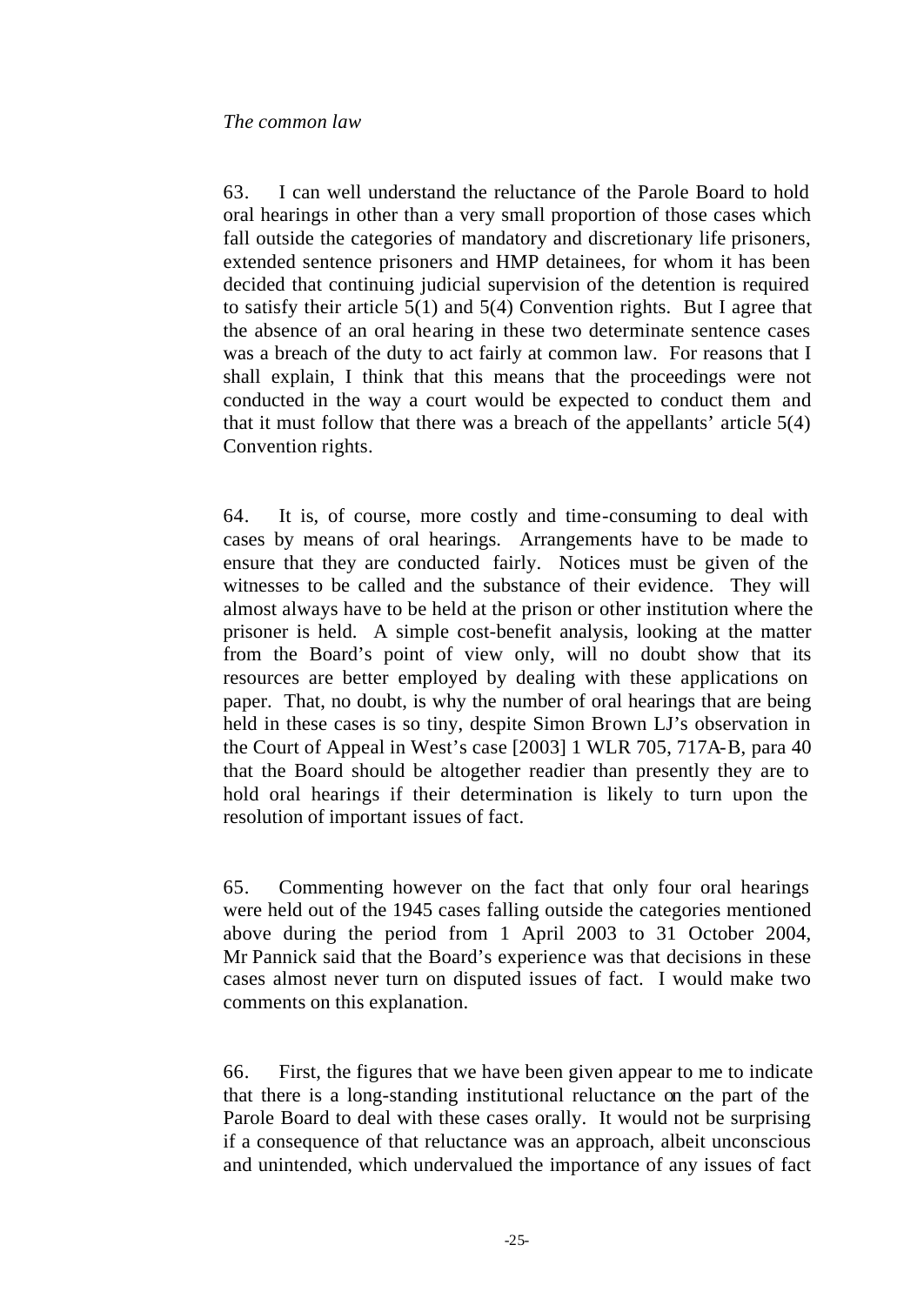that the prisoner wished to dispute. If the system is such that oral hearings are hardly ever held, there is a risk that cases will be dealt with instead by making assumptions. Assumptions based on general knowledge and experience tend to favour the official version as against that which the prisoner wishes to put forward. Denying the prisoner of the opportunity to put forward his own case may lead to a lack of focus on him as an individual. This can result in unfairness to him, however much care panel members may take to avoid this.

67. The second is that the test which Simon Brown LJ had in mind when he made his observation was whether the decision was "likely" to turn upon the resolution of an important factual issue. The question is not whether the case ultimately turns on a disputed issue of fact when the decision is taken. It is whether, when the papers are first looked at, it is likely to do so. This is a more exacting test than that which the Board appears to have been adopting.

68. I agree therefore that the common law test of procedural fairness requires that the Board re-examine its approach. A screening system needs to be put in place which identifies those cases where the prisoner seeks to challenge the truth or accuracy of the allegations that led to his recall, or seeks to provide an explanation for them which was not taken into account or was disputed when his recall was recommended by his supervising probation officer. Consideration then needs to be given to the question whether it is necessary to resolve these issues before a final decision is made as to whether or not the prisoner is suitable for release. If it is, an oral hearing should be the norm rather than the exception.

#### *The Convention rights*

69. The fact that the issues which the appellants have raised can be dealt with under the common law does not answer the question whether the decisions that were taken were in breach of their Convention rights. Section 8(1) of the Human Rights Act 1998 provides that, in relation to any act of a public authority which the court finds is unlawful under section 6(1) of that Act, it may grant such relief or remedy, or make such order, within its powers as it considers just and appropriate. The appellants are no longer in custody. But this does not absolve the court of its responsibility, should it find that there was a breach of any of their Convention rights, of considering what order, if any, it should make in recognition of the fact that their rights were breached.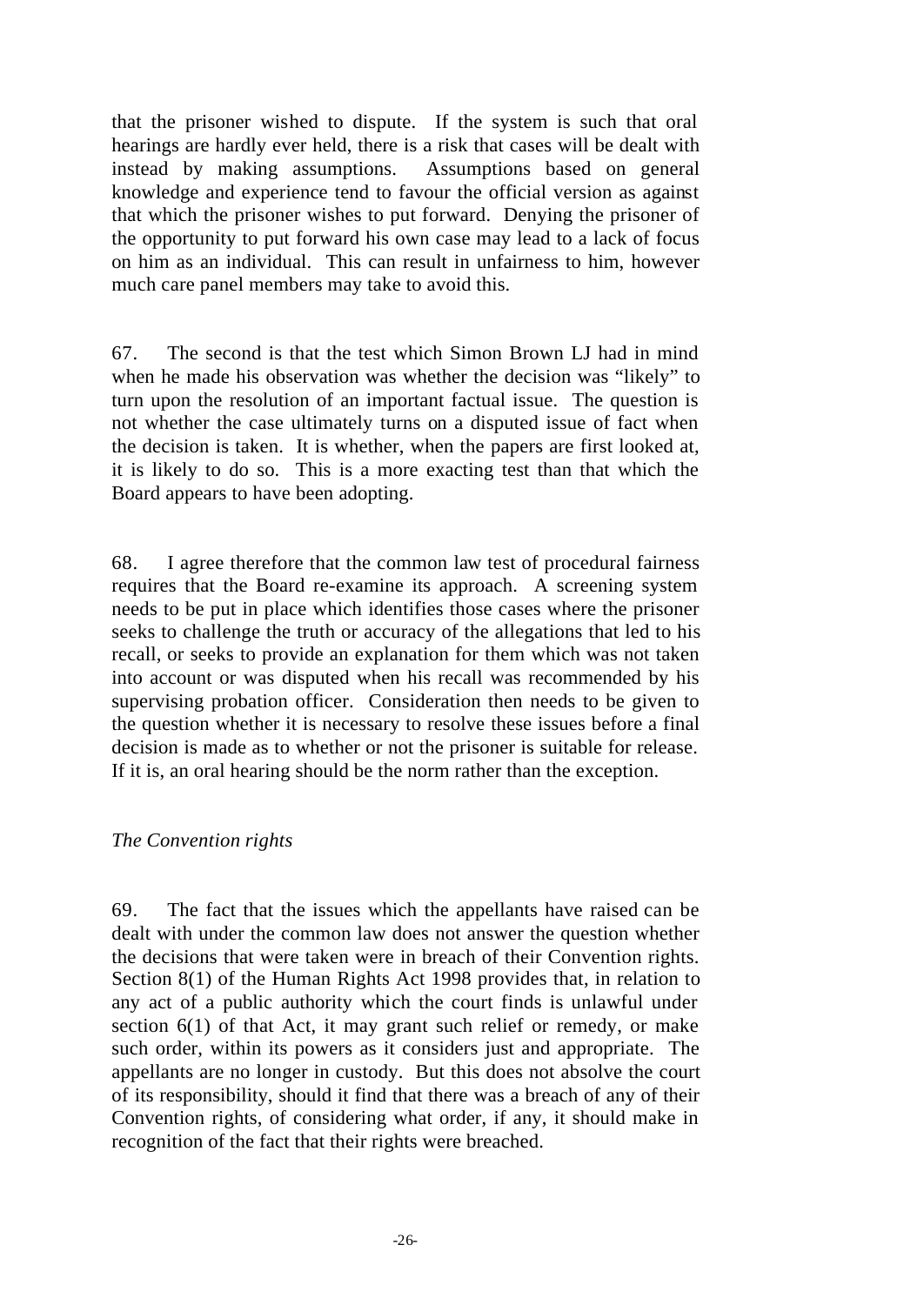70. The articles of the Convention which the appellants say were breached by the Board's failure to hold an oral hearing in their cases are articles 5(1) and 5(4), together with article 6 in its criminal or alternatively its civil aspects. In my opinion it is necessary for a decision to be taken as to whether the appellants' rights were breached under each of these articles. As the Convention has its own selfcontained structure, the question whether the requirements of the common law have been breached or satisfied raises issues which must be dealt with separately from issues about breaches of the Convention rights. As for article 6, it is invoked on the alternative ground that there was here a determination of civil rights and obligations. So it is necessary to decide whether their rights under that aspect of the article were engaged as well as their rights under the criminal aspect.

71. There is one other factor that indicates the need for a decision on the civil aspect of article  $6(1)$ . The right to a fair hearing under this article carries with it some ancillary rights that are not usually regarded as part of the general right to procedural fairness in common law. The right to a hearing within a reasonable time and the right to legal assistance of one's own choosing, for example, are expressly guaranteed by article 6. A consideration of the appellants' arguments is incomplete if the question whether they are entitled to invoke these ancillary rights is left undecided.

72. I agree with what Lord Bingham has said about the application of article  $5(1)$  and (4) to these cases. But I should like to say a bit more to explain why I too consider that, if its review is to satisfy the requirements of article 5(4), the Parole Board must conduct the proceedings in a manner that meets the requirement of procedural fairness at common law and why I would hold that, as the proceedings were not procedurally fair in these cases, the appellants' article 5(4) Convention rights were violated.

73. At first sight the proposition that the review by the Parole Board will satisfy the requirements of article 5(4) only if it is conducted in a manner that meets the requirements of procedural fairness at common law risks confusing two things that, out of respect for the structure of the law, ought to be kept separate. The common law is antecedent law: Clayton and Tomlinson, *The Law of Human Rights* (2000), para 1.33. The introduction of the Convention rights into our law by the Human Rights Act 1998 is a creature of statute. The Act protects Convention rights in a way that differs from the way that common law rights are protected.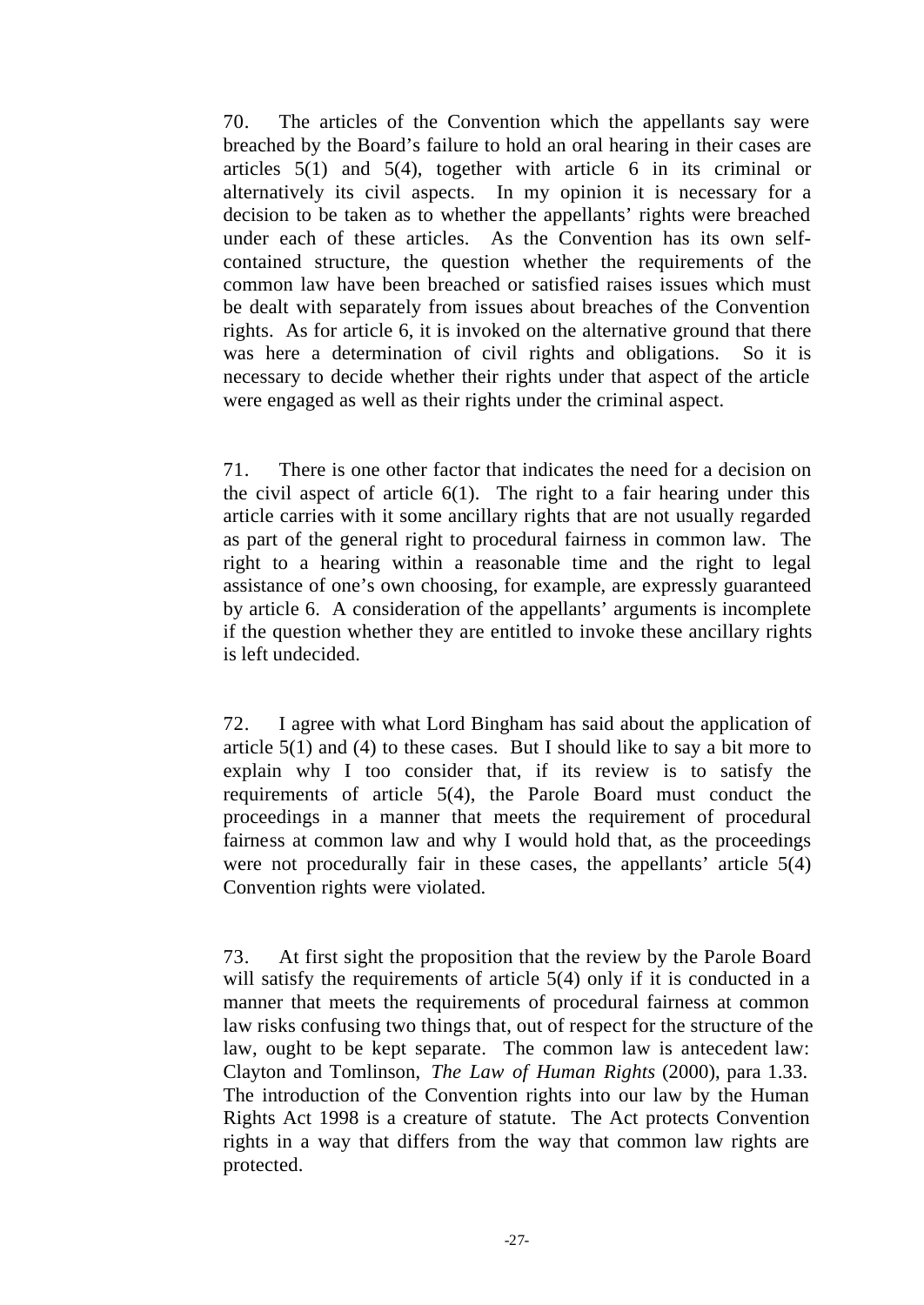74. It is unlawful for a public authority to act in a way which is incompatible with a Convention right: Human Rights Act 1998, section 6(1). And a member of the Scottish Executive has no power to act in a way that is incompatible with any of the Convention rights: Scotland Act 1998, section 57(2). The protection which the Human Rights Act 1998 provides in the case of a person's Convention rights is designed to provide a minimum standard of human rights protection. But it does not restrict any other right or freedom which the law confers: section  $11(1)(a)$ . This is where the common law steps in. The requirement of procedural fairness is part of the common law. It is a requirement that applies to bodies in this jurisdiction which have the characteristics of a court within the meaning of article 5(4) because domestic law says so. Common law procedural fairness as such is not a Convention requirement. But the Convention can and does inform the common law, and the common law informs the Convention.

75. It is not enough to satisfy the requirement of article 5(4) that the lawfulness of the detention must be decided by a court to point simply to the Board's independence and to its impartiality. It is, of course, possible to say that the Parole Board is an appropriate body to conduct the review because it is impartial and independent of the executive. But article 5(4) requires that the proceedings themselves must be conducted in the way a court would be expected to conduct them. From this it follows that, to satisfy article 5(4), the Board's procedure for conducting reviews must embody the procedural fairness that the common law requires of a court. Procedural fairness is a requirement of the common law. It is not in itself a Convention requirement. But it is built into the Convention requirement because article 5(4) requires that the continuing detention must be judicially supervised and because our own domestic law requires that bodies acting judicially, as a court would act, must conduct their proceedings in a way that is procedurally fair. As Lord Bingham has explained, the common law duty of procedural fairness required that the appellants be offered an oral hearing into their representations against revocation of their licences. As this was not done, the review of their detention was not conducted as a court would be expected to conduct it, so there was, in my opinion, a violation of their article 5(4) Convention rights.

#### *Article 6 - civil rights and obligations*

76. For all the reasons that Lord Bingham has given, I agree that the appellants' rights under article 6(1) in its criminal aspect were not engaged by the decisions that the Board took in these cases. I wish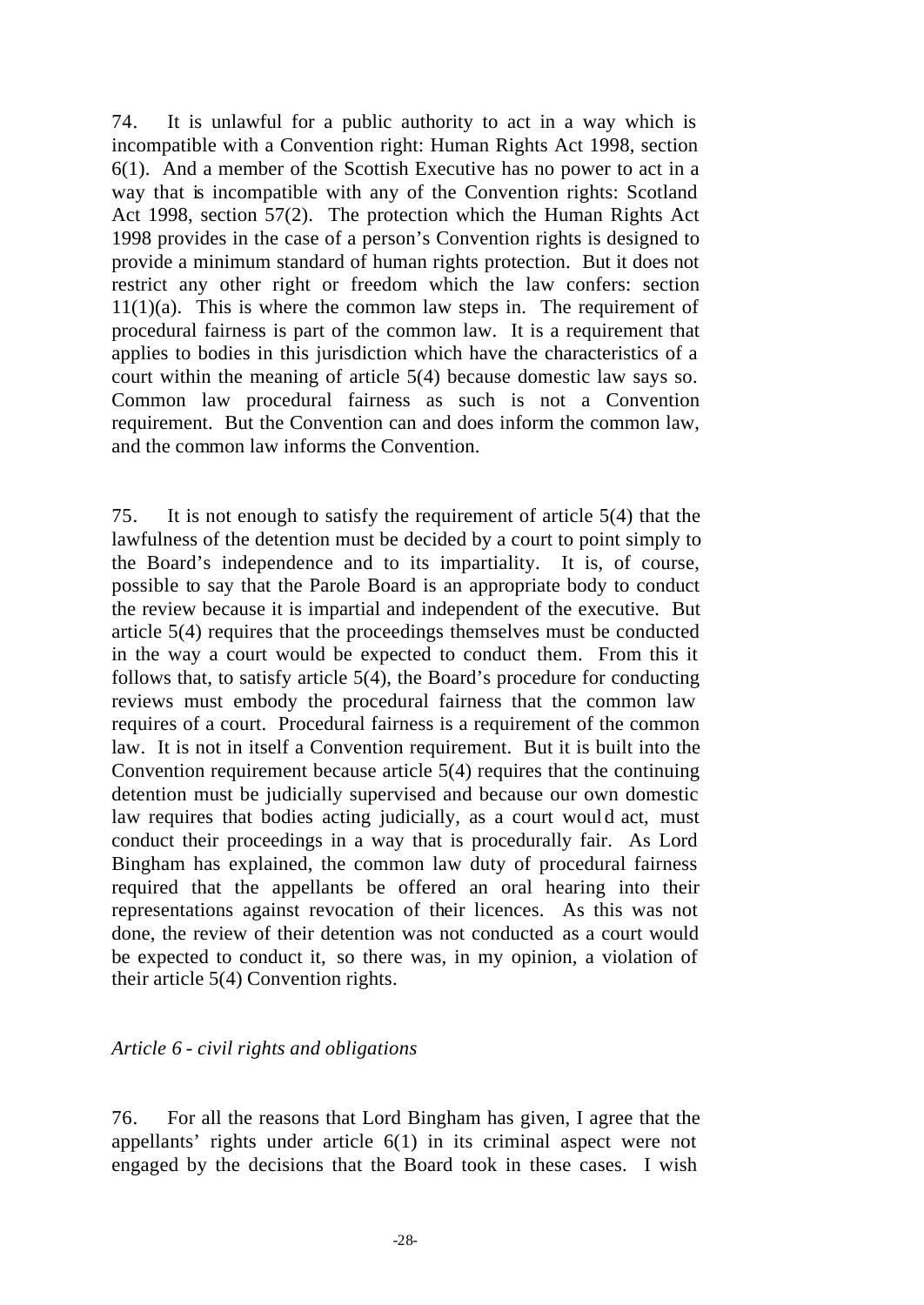however to examine more fully the question whether their rights were engaged under article 6 in its civil aspect.

77. The appellants submit that the decisions which followed upon their representations against their recall to prison involved a determination of their civil rights and obligations within the meaning of article 6(1) of the Convention. In *Aerts v Belgium* (1998) 29 EHRR 50 the applicant had been detained, following his arrest for assault, in the psychiatric wing of a prison prior to his transfer to a social protection centre. He complained of an infringement of his right of access to a court for determination of the lawfulness of his detention because he had been refused legal aid for an appeal from the decision of the court of first instance on points of law to the Court of Cassation. At p 88, para 59 the European Court said that the question which was at issue was the lawfulness of the deprivation of liberty and that the right to liberty "which was thus at stake" was a civil right.

78. Mr Fitzgerald QC submitted that it was clear, and established by this decision, that the right to liberty was a civil right within the meaning of article 6(1). He said that the appellants' civil right to liberty was engaged because they were in a state of actual liberty before they were recalled, and because they would have been entitled to sue for false imprisonment if they had not been released after they had completed the relevant proportion of their sentences: *R v Governor of Brockhill Prison, Ex p Evans (No 2)* [2001] 2 AC 19.

79. In my opinion it does not follow from the fact that the right to liberty can be described generally as a civil right that the appellants' civil rights within the meaning of article 6(1) were engaged in this case. The question whether this Convention right is engaged, if at all, has to be decided in the light of the proceedings that are in issue and the nature of the dispute. As I said in *R (McCann and Others) v Crown Court at Manchester* [2003] 1 AC 787, 818, para 59, it is possible that the proceedings that are in issue will fit neither of the two descriptions of rights in article  $6(1)$  – criminal or civil. Various examples of cases falling outside the reach of article 6 are given in Clayton and Tomlinson, *The Law of Human Rights* (2000), para 11.172. Furthermore, as the decision of the European Court in *Pabla Ky v Finland,* application no 47221/99, 22 June 2004, reminds us, the question whether Convention rights are infringed is a practical one, not one to be decided in the abstract. In para 29 of that decision the court emphasised that the question is always whether, in a given case, the requirements of the Convention are met. The context is all-important.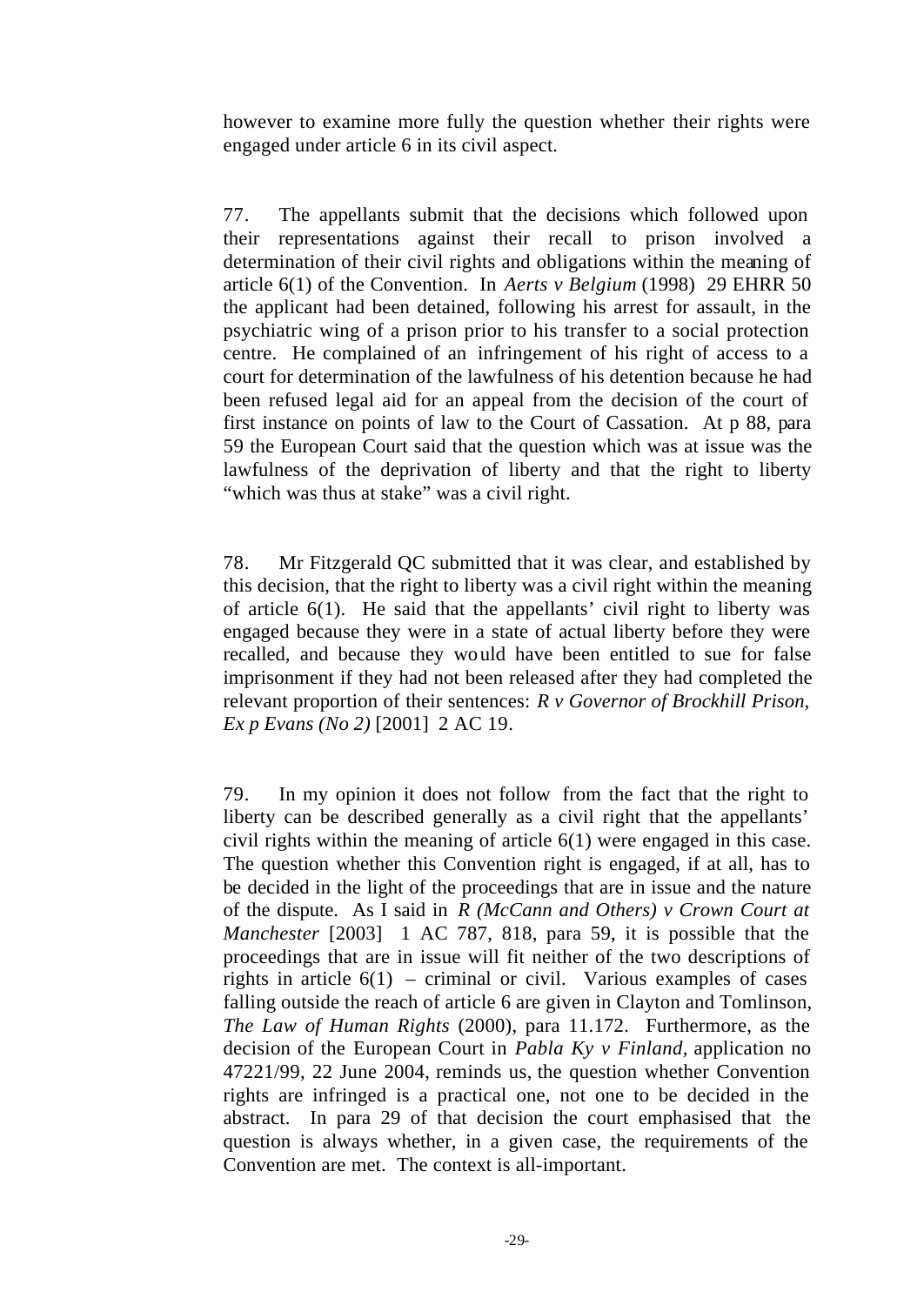80. This approach is further demonstrated by *Brown v United Kingdom*, application no 968/04, 26 October 2004. In that case the applicant complained that his recall to prison was a breach of his rights under articles 5 and 6 of the Convention. The court said:

"Even assuming that the right to liberty is a civil right (for example, *Aerts v Belgium* Judgment of 30 July 1998, reports 1998-V, para 59), the Court notes that this applicant may bring proceedings in the domestic courts to assert the unlawfulness of his detention and claim damages at any time. The fact that the domestic courts might reject such claims, as happened in this case, does not affect the availability of access to court for the purposes of article 6."

In *Kerr v United Kingdom,* application no 44071/98, 7 December 1999, the applicant complained among other things that he was denied a fair hearing of the revocation and continuance of his licence under article 6(1). The part of that article that was treated by the court as relevant to his case was the criminal part only. No mention was made of the civil part. In *Ganusauskas v Lithuania,* application no 47922/99, 7 September 1999, the applicant alleged that the proceedings whereby he was recalled to prison violated article 6. The court observed that that provision was not applicable in his case "for the proceedings did not involve the determination of 'any criminal charge against him' within the meaning of article 6 of the Convention." Here too no mention was made of the civil part of that article.

81. The conclusion which I would draw from the observations which the court made in *Brown's* case, and from the fact that in neither *Kerr*  nor in *Ganusauskas* was a breach of the article 6 civil right even contemplated, is that the article 6 civil right is not infringed by proceedings of the kind that are in issue in this case, so long as the individual has access to the domestic courts to assert his right to liberty. The proceedings of the Parole Board did not deprive the appellants of that right of access. What the Board was doing was giving effect, in the performance of functions given to it by statute, to the sentences which had previously been imposed by the judge when the appellants were convicted. The sentencing procedure which he conducted satisfied the requirements of article  $5(1)(a)$ . When the appellants were recalled to custody the requirements of article 5(4) would have been satisfied by the review of their recall by the Parole Board which, due to its independence from the executive and its impartiality, has the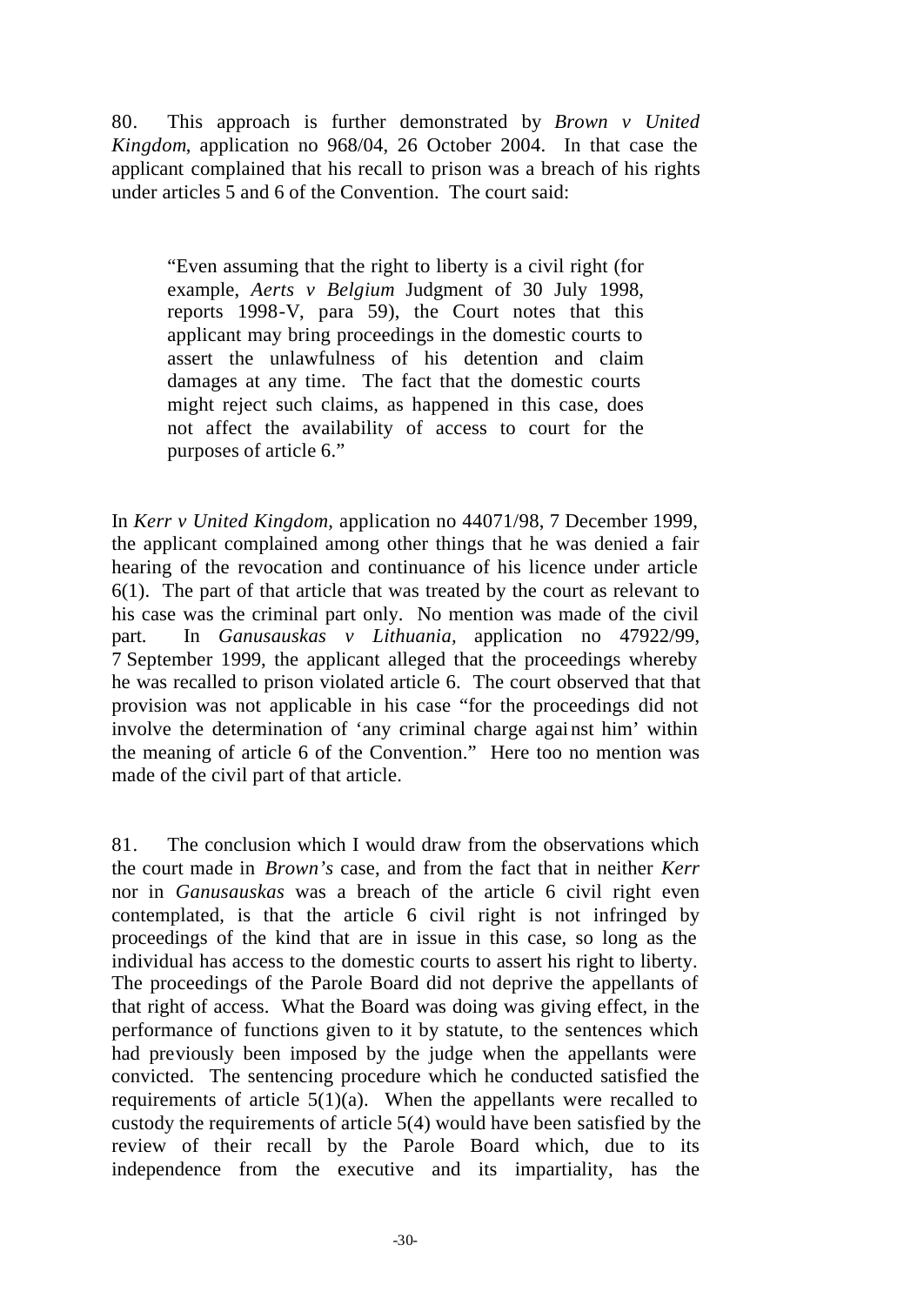characteristics of a court for the purposes of that article if an oral hearing had been offered to them. None of the elements that were inherent in the sentence from the beginning were being enlarged or altered. I think that it is clear that the appellants were not entitled to invoke the additional protection of the article 6(1) civil right in relation to the proceedings before the Board in these circumstances.

#### *Headings and Side notes: the Parole Board Rules 2004*

82. One of the issues that arose in *R v Montila* [2004] 1 WLR 3141 was whether the headings to each group of sections and the side notes, or marginal notes, to each section were a legitimate aid to the construction of the sections to which they relate: see para 31 of the Appellate Committee's report in that case. The conclusion which the Committee reached was that the headings and side notes, which are unamendable, are as much part of the contextual scene of the statute as the Explanatory Notes, which do not form part of the Bill and are not endorsed by Parliament, and ought to be open to consideration as part of the enactment when it reaches the statute book: para 34.

83. The observation in para 34 in *Montila's* case that these materials are unamendable was an important qualification. It is highlighted by an error in the Parole Board Rules 2004 which was identified in the course of the hearing of the appeal. I wish to add these words of explanation as to what that error was and how it appears to have arisen, in the hope that the pitfall into which the draftsman of these Rules fell may be avoided in future cases.

84. The 2004 Rules deal with cases before the Board which fall into the categories identified by Rule 2(1), which provides:

"Subject to rule 24, these Rules apply where a prisoner's case is referred to the Board by the Secretary of State under section  $28(6)(a)$ ,  $28(7)$  or  $32(4)$  of the [Crime] (Sentences) Act 1997], or under section 39(4) or 44A(2) of the [Criminal Justice Act 1991], at any time after the coming into force of these Rules."

Part IV, which is headed "Proceedings with a hearing" applies to the cases identified by Rule 14(1), which provides: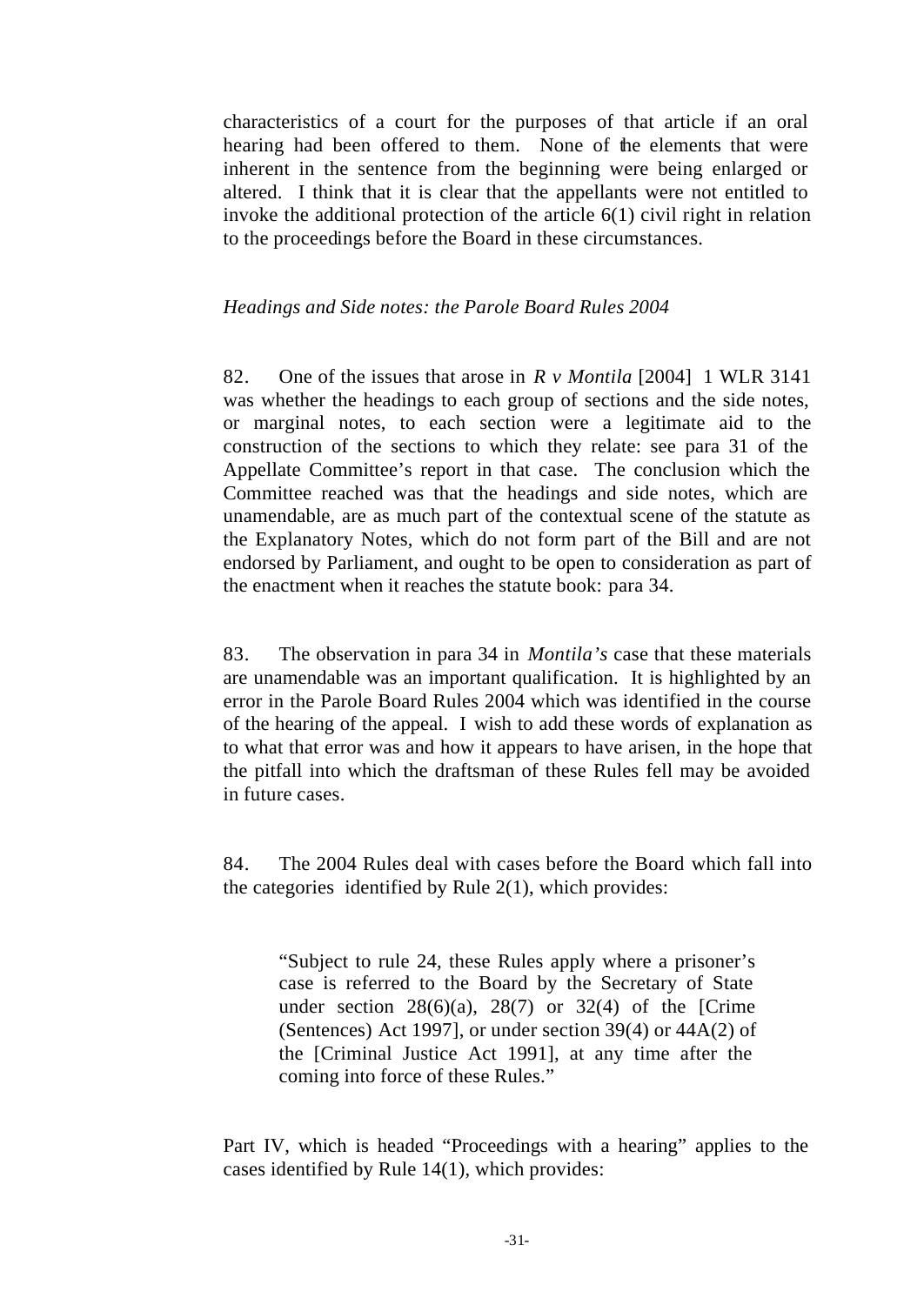"This part of the Rules applies in any case where a decision pursuant to rule  $11(2)(a)$  or  $13(2)(a)$  has been made, or where a notice under rule 12(2) or 13(5) has been served, or in any case referred to the board under section  $32(4)$  of the 1997 Act or under section 39(4) or 44A(2) of the 1991 Act."

85. Mr Pannick said that the 2004 Rules were not intended to confer a right to an oral hearing on determinate sentence prisoners. The Parole Board Rules 1992 had given the right to an oral hearing to discretionary life prisoners, following the decision of the European Court in *Thynne, Wilson and Gunnell v United Kingdom* (1990) 13 EHRR 666. This right was extended to HMP detainees by the Parole Board Rules 1997, following the decision of the European Court in *Hussain v United Kingdom* (1996) 22 EHRR 1. The 2004 Rules were intended to extend the right to mandatory life prisoners and to prisoners sentenced to extended sentences: *R (Anderson) v Secretary of State for the Home Department* [2003] 1 AC 837; *R (Sim) v Parole Board* [2004] QB 1288. It had not been suggested that it was necessary for short-term and long-term prisoners to be given that right, and it was not the intention to do this when the 2004 Rules were brought into effect on 1 August 2004.

86. The side note to section 32 of the 1997 Act is "Recall of life prisoners while on licence". The words "any life prisoner" appeared in each of the subsections of that section when it was originally enacted. It dealt exclusively with life prisoners as defined in section 34(1) of that Act. A new subsection (5) was substituted by the Criminal Justice Act 2003. It requires the Secretary of State to give effect to a direction by the Parole Board under that section for the immediate release on licence of the life prisoner whose case has been referred to the board under section 32(4). The section still deals with life prisoners only, so the side note remains an accurate description of its contents. The reference in Rule 14(1) to section 32(4) is in keeping with Mr Pannick's explanation of the purpose of the 2004 Rules.

87. The side note to section 39 of the 1991 Act is: "Recall of longterm and life prisoners while on licence". This was an accurate description of the contents of the 1991 Act when it was enacted. However, as a result of a complex series of repeals and associated savings by the 1997 Act and the Crime and Disorder Act 1998, section 39 no longer deals with life prisoners. It deals with short-term or longterm prisoners who have been released on licence under Part II of the 1991 Act, as amended. The effect of these amendments has been to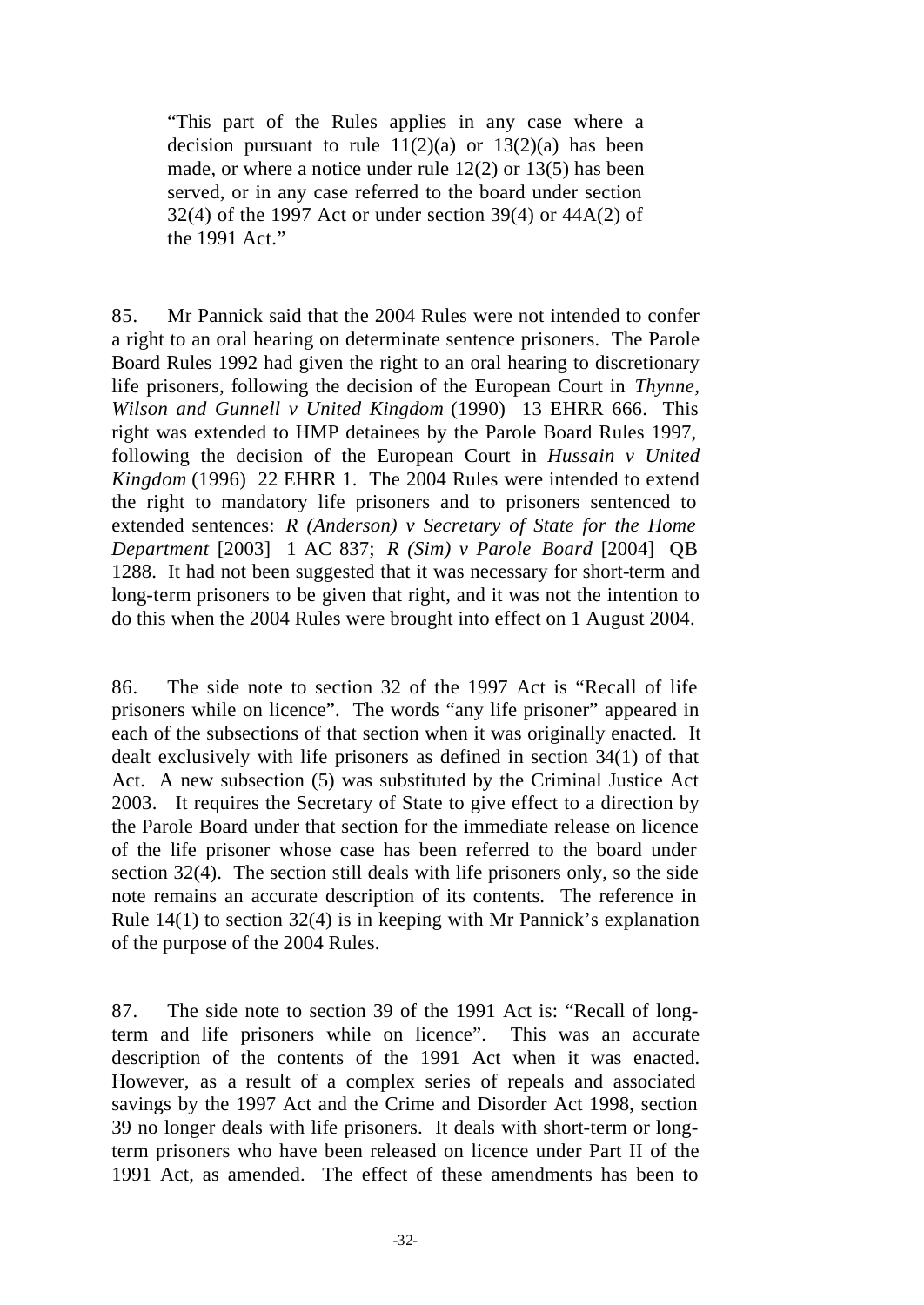change the subject matter of section 39 of the 1991 Act from that which was identified by the side note. The reference to section 39(4) in Rule 14(1) has the effect of extending the benefit of oral hearings to prisoners who are serving determinate sentences. This is contrary to what Mr Pannick said was the intended effect of the 2004 Rules.

88. The explanation for this error is not hard to find. Section 39 of the 1991 Act appears in its amended form in *Halsbury's Statutes* and in the version of it which is available online. But the side note to the section is unchanged. This is because of the rule that side notes are not capable of being amended by Parliament. The editors of *Halsbury's Statutes* have been careful to point in a footnote that, in view of the amendments, the side note is no longer accurate. But the misleading impression that its preservation creates remains. It is enhanced by the fact that in 2001 side notes were moved from the side of each section in the Bill when it was introduced and in the Queen's Printers' copy of the enactment. They now appear, with greater emphasis as to their importance, as headings in bold type on the same line as the clause or section number. That is how they also appear in all the unofficial versions of the statutes that are now available.

89. The 2004 Rules may need to be amended to correct the error that has arisen, bearing in mind the effect of your Lordships' decision in this case that the common law right to procedural fairness does not require that determinate sentence prisoners be given the same absolute right to an oral hearing which has been given to prisoners in the other categories. But I suggest that similar misunderstandings could be avoided in the future if a section whose substance has been so changed as to make the side note an unreliable guide to its contents were to be repealed and replaced by an entirely new section – which would, of course, be provided, after consultation with Parliamentary Counsel, with its own appropriate side note. Consolidation would, no doubt, be the ideal. But, just as modern methods of updating make this less necessary, so there is a greater need to adapt Parliamentary practice and procedures to what these modern methods require if the updated legislation is to be presented in that way with sufficient clarity.